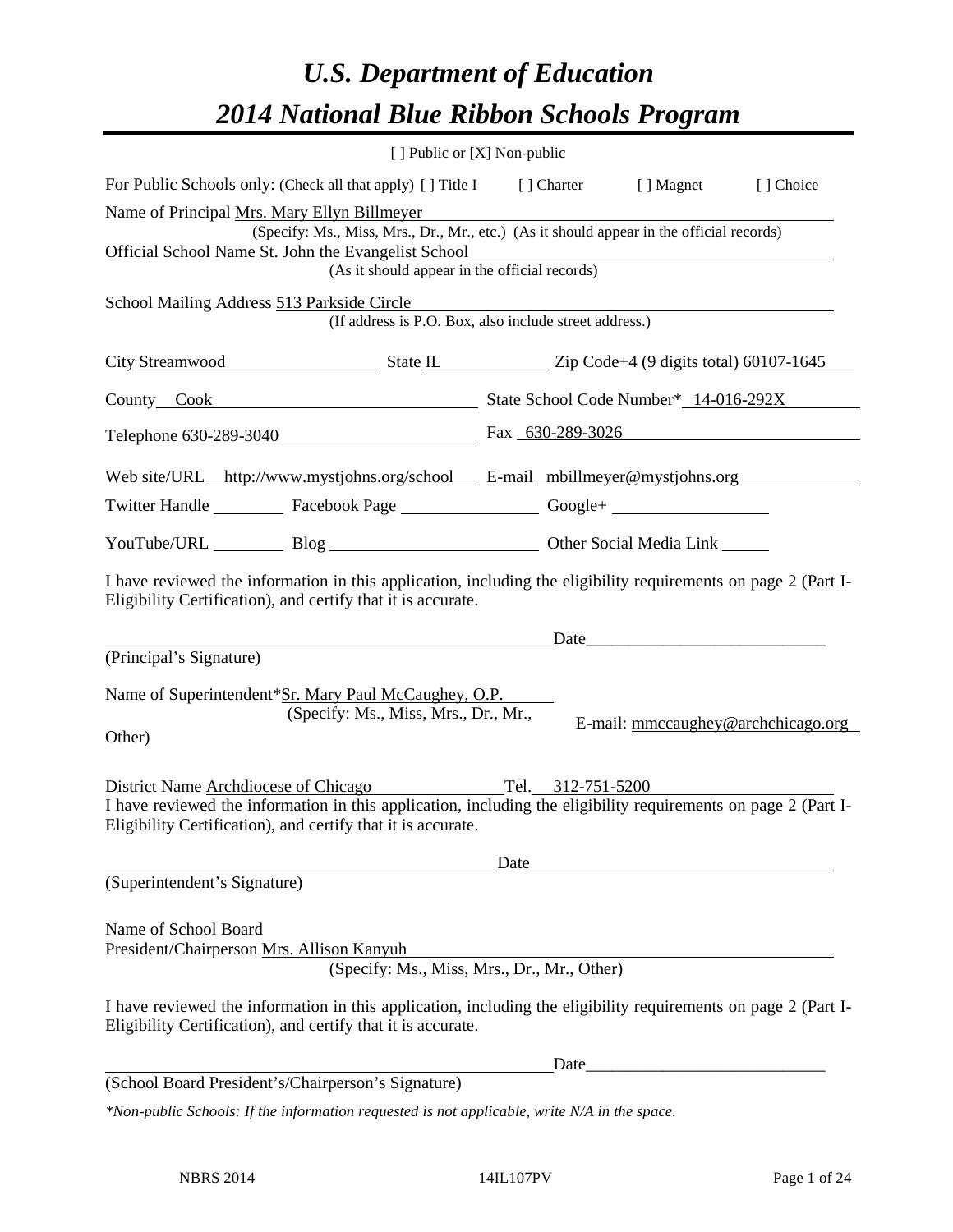## **Include this page in the school's application as page 2.**

The signatures on the first page of this application (cover page) certify that each of the statements below concerning the school's eligibility and compliance with U.S. Department of Education, Office for Civil Rights (OCR) requirements is true and correct.

- 1. The school configuration includes one or more of grades K-12. (Schools on the same campus with one principal, even a K-12 school, must apply as an entire school.)
- 2. The school has made its Annual Measurable Objectives (AMOs) or Adequate Yearly Progress (AYP) each year for the past two years and has not been identified by the state as "persistently dangerous" within the last two years.
- 3. To meet final eligibility, a public school must meet the state's AMOs or AYP requirements in the 2013-2014 school year and be certified by the state representative. Any status appeals must be resolved at least two weeks before the awards ceremony for the school to receive the award.
- 4. If the school includes grades 7 or higher, the school must have foreign language as a part of its curriculum.
- 5. The school has been in existence for five full years, that is, from at least September 2008 and each tested grade must have been part of the school for the past three years.
- 6. The nominated school has not received the National Blue Ribbon Schools award in the past five years: 2009, 2010, 2011, 2012, or 2013.
- 7. The nominated school has no history of testing irregularities, nor have charges of irregularities been brought against the school at the time of nomination. The U.S. Department of Education reserves the right to disqualify a school's application and/or rescind a school's award if irregularities are later discovered and proven by the state.
- 8. The nominated school or district is not refusing Office of Civil Rights (OCR) access to information necessary to investigate a civil rights complaint or to conduct a district-wide compliance review.
- 9. The OCR has not issued a violation letter of findings to the school district concluding that the nominated school or the district as a whole has violated one or more of the civil rights statutes. A violation letter of findings will not be considered outstanding if OCR has accepted a corrective action plan from the district to remedy the violation.
- 10. The U.S. Department of Justice does not have a pending suit alleging that the nominated school or the school district as a whole has violated one or more of the civil rights statutes or the Constitution's equal protection clause.
- 11. There are no findings of violations of the Individuals with Disabilities Education Act in a U.S. Department of Education monitoring report that apply to the school or school district in question; or if there are such findings, the state or district has corrected, or agreed to correct, the findings.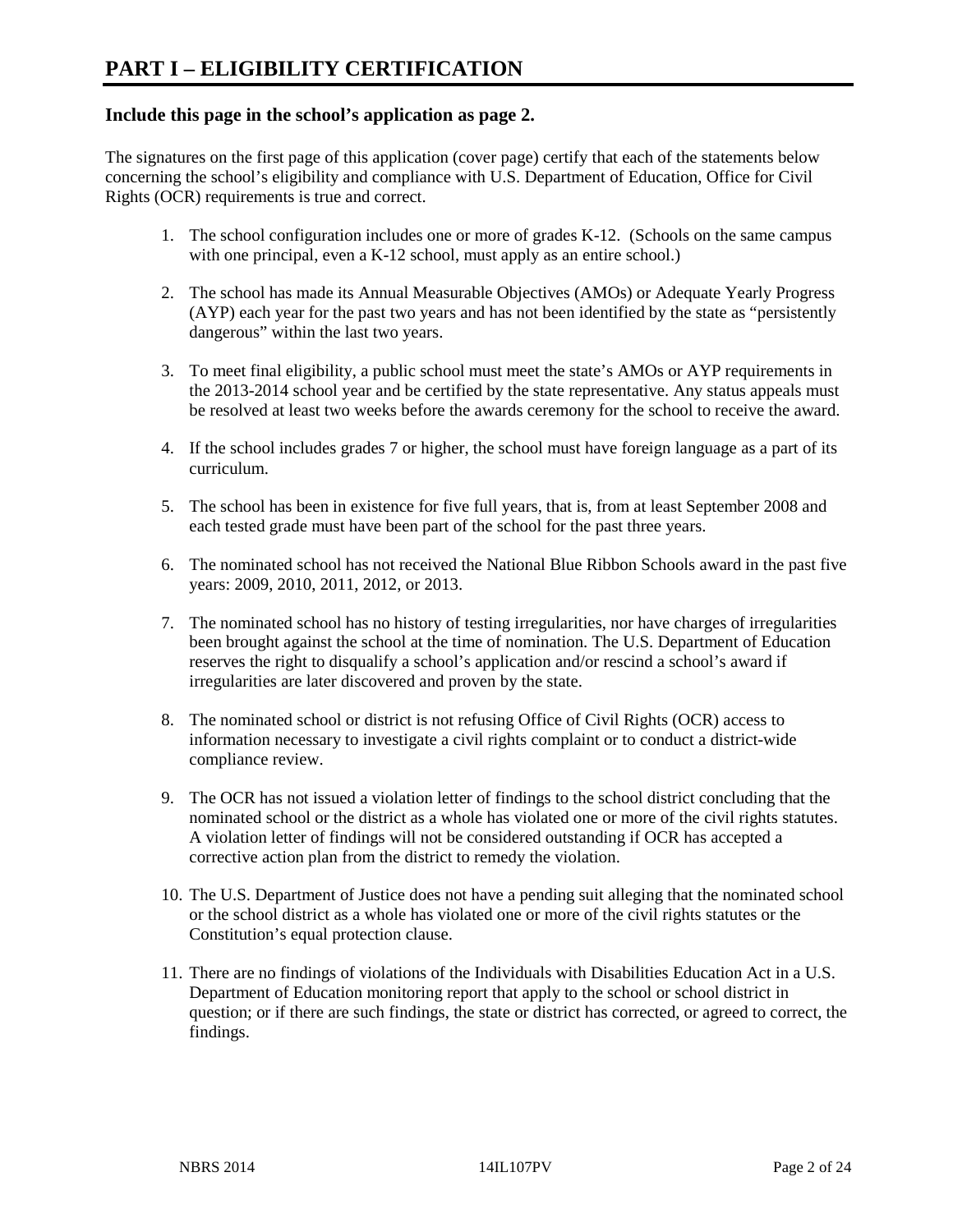# **PART II - DEMOGRAPHIC DATA**

#### **All data are the most recent year available.**

**DISTRICT** (Question 1 is not applicable to non-public schools)

| -1. | Number of schools in the district<br>(per district designation): | 0 Elementary schools (includes $K-8$ )<br>0 Middle/Junior high schools |  |
|-----|------------------------------------------------------------------|------------------------------------------------------------------------|--|
|     |                                                                  | 0 High schools                                                         |  |
|     |                                                                  | $0 K-12$ schools                                                       |  |

#### 0 TOTAL

#### **SCHOOL** (To be completed by all schools)

- 2. Category that best describes the area where the school is located:
	- [] Urban or large central city
	- [] Suburban with characteristics typical of an urban area
	- [X] Suburban
	- [ ] Small city or town in a rural area
	- [ ] Rural
- 3. 3 Number of years the principal has been in her/his position at this school.
- 4. Number of students as of October 1 enrolled at each grade level or its equivalent in applying school:

| Grade                           | # of         | # of Females | <b>Grade Total</b> |
|---------------------------------|--------------|--------------|--------------------|
|                                 | <b>Males</b> |              |                    |
| <b>PreK</b>                     | 20           | 29           | 49                 |
| K                               | 21           | 18           | 39                 |
| $\mathbf{1}$                    | 13           | 24           | 37                 |
| $\overline{2}$                  | 12           | 16           | 28                 |
| 3                               | 12           | 13           | 25                 |
| 4                               | 14           | 13           | 27                 |
| 5                               | 9            | 6            | 15                 |
| 6                               | 13           | 15           | 28                 |
| 7                               | 7            | 9            | 16                 |
| 8                               | 5            | 7            | 12                 |
| 9                               | 0            | 0            | 0                  |
| 10                              | 0            | 0            | 0                  |
| 11                              | 0            | 0            | 0                  |
| 12                              | 0            | $\theta$     | 0                  |
| <b>Total</b><br><b>Students</b> | 126          | 150          | 276                |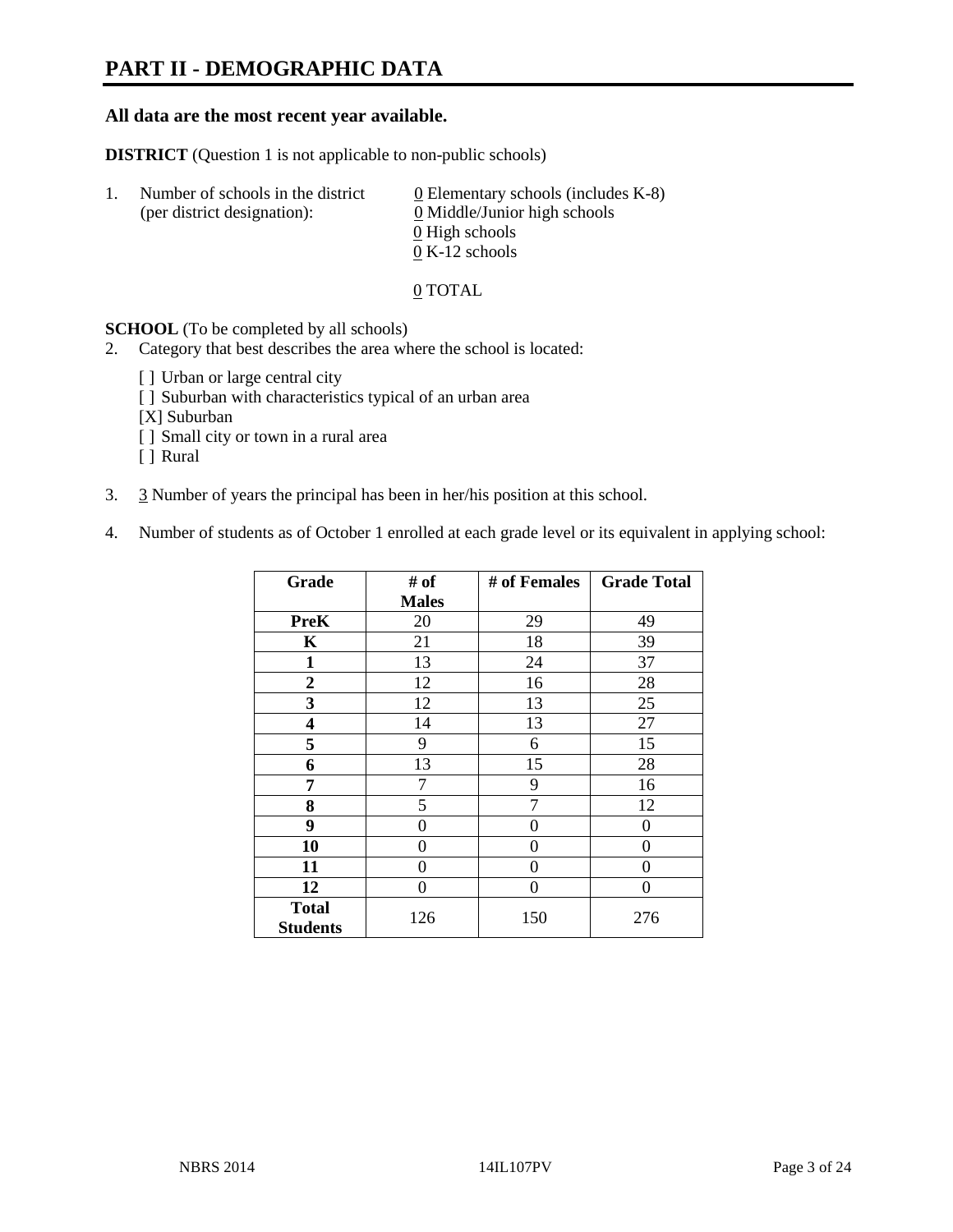the school: 23 % Asian

5. Racial/ethnic composition of  $\qquad \qquad \underline{0}$  % American Indian or Alaska Native 0 % Black or African American 6 % Hispanic or Latino 0 % Native Hawaiian or Other Pacific Islander 64 % White 7 % Two or more races **100 % Total** 

(Only these seven standard categories should be used to report the racial/ethnic composition of your school. The Final Guidance on Maintaining, Collecting, and Reporting Racial and Ethnic Data to the U.S. Department of Education published in the October 19, 2007 *Federal Register* provides definitions for each of the seven categories.)

6. Student turnover, or mobility rate, during the 2012 - 2013 year: 12%

This rate should be calculated using the grid below. The answer to (6) is the mobility rate.

| <b>Steps For Determining Mobility Rate</b>         | Answer |
|----------------------------------------------------|--------|
| (1) Number of students who transferred to          |        |
| the school after October 1, 2012 until the         |        |
| end of the school year                             |        |
| (2) Number of students who transferred             |        |
| <i>from</i> the school after October 1, 2012 until | 33     |
| the end of the 2012-2013 school year               |        |
| (3) Total of all transferred students [sum of      | 34     |
| rows $(1)$ and $(2)$ ]                             |        |
| (4) Total number of students in the school as      | 276    |
| of October 1                                       |        |
| $(5)$ Total transferred students in row $(3)$      | 0.123  |
| divided by total students in row (4)               |        |
| $(6)$ Amount in row $(5)$ multiplied by 100        | 12     |

# 7. English Language Learners (ELL) in the school: 1 %

1 Total number ELL

Number of non-English languages represented: 3 Specify non-English languages: Polish, Spanish, Tagalog

8. Students eligible for free/reduced-priced meals:  $1\%$ 

Total number students who qualify:  $\frac{3}{5}$ 

If this method is not an accurate estimate of the percentage of students from low-income families, or the school does not participate in the free and reduced-priced school meals program, supply an accurate estimate and explain how the school calculated this estimate.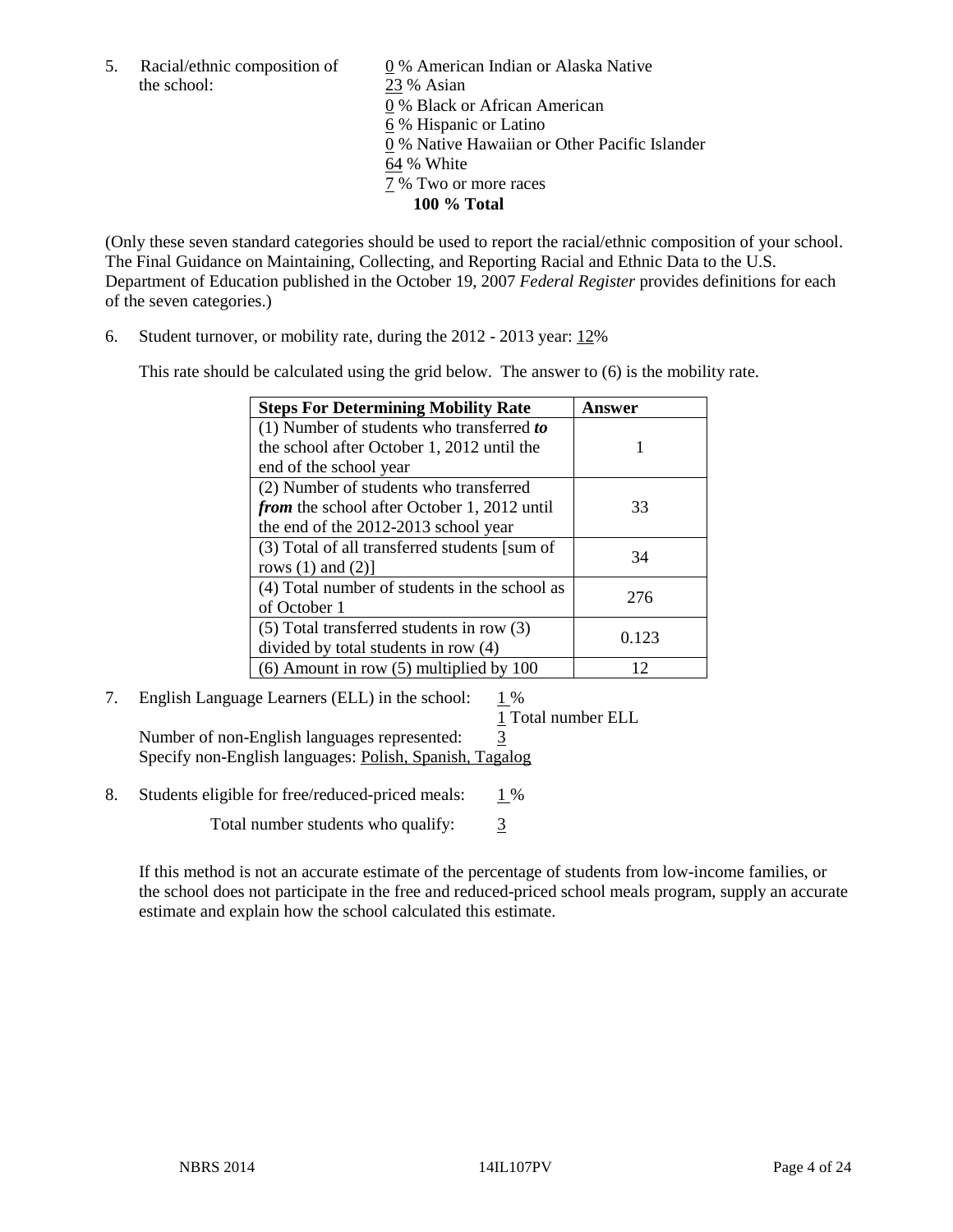3 Total number of students served

Indicate below the number of students with disabilities according to conditions designated in the Individuals with Disabilities Education Act. Do not add additional categories.

| marvianas with Disabilities Education rict. Do not add additional categories. |                                         |
|-------------------------------------------------------------------------------|-----------------------------------------|
| 0 Autism                                                                      | <b>0</b> Orthopedic Impairment          |
| 0 Deafness                                                                    | 0 Other Health Impaired                 |
| 0 Deaf-Blindness                                                              | 3 Specific Learning Disability          |
| 1 Emotional Disturbance                                                       | 1 Speech or Language Impairment         |
| 0 Hearing Impairment                                                          | 0 Traumatic Brain Injury                |
| 0 Mental Retardation                                                          | 0 Visual Impairment Including Blindness |
| 0 Multiple Disabilities                                                       | <b>0</b> Developmentally Delayed        |
|                                                                               |                                         |

10. Use Full-Time Equivalents (FTEs), rounded to nearest whole numeral, to indicate the number of personnel in each of the categories below:

|                                       | <b>Number of Staff</b> |
|---------------------------------------|------------------------|
| Administrators                        |                        |
| Classroom teachers                    | 14                     |
| Resource teachers/specialists         |                        |
| e.g., reading, math, science, special | 5                      |
| education, enrichment, technology,    |                        |
| art, music, physical education, etc.  |                        |
| Paraprofessionals                     | 3                      |
| Student support personnel             |                        |
| e.g., guidance counselors, behavior   |                        |
| interventionists, mental/physical     |                        |
| health service providers,             |                        |
| psychologists, family engagement      |                        |
| liaisons, career/college attainment   |                        |
| coaches, etc.                         |                        |
|                                       |                        |

11. Average student-classroom teacher ratio, that is, the number of students in the school divided by the FTE of classroom teachers, e.g.,  $22:1$   $22:1$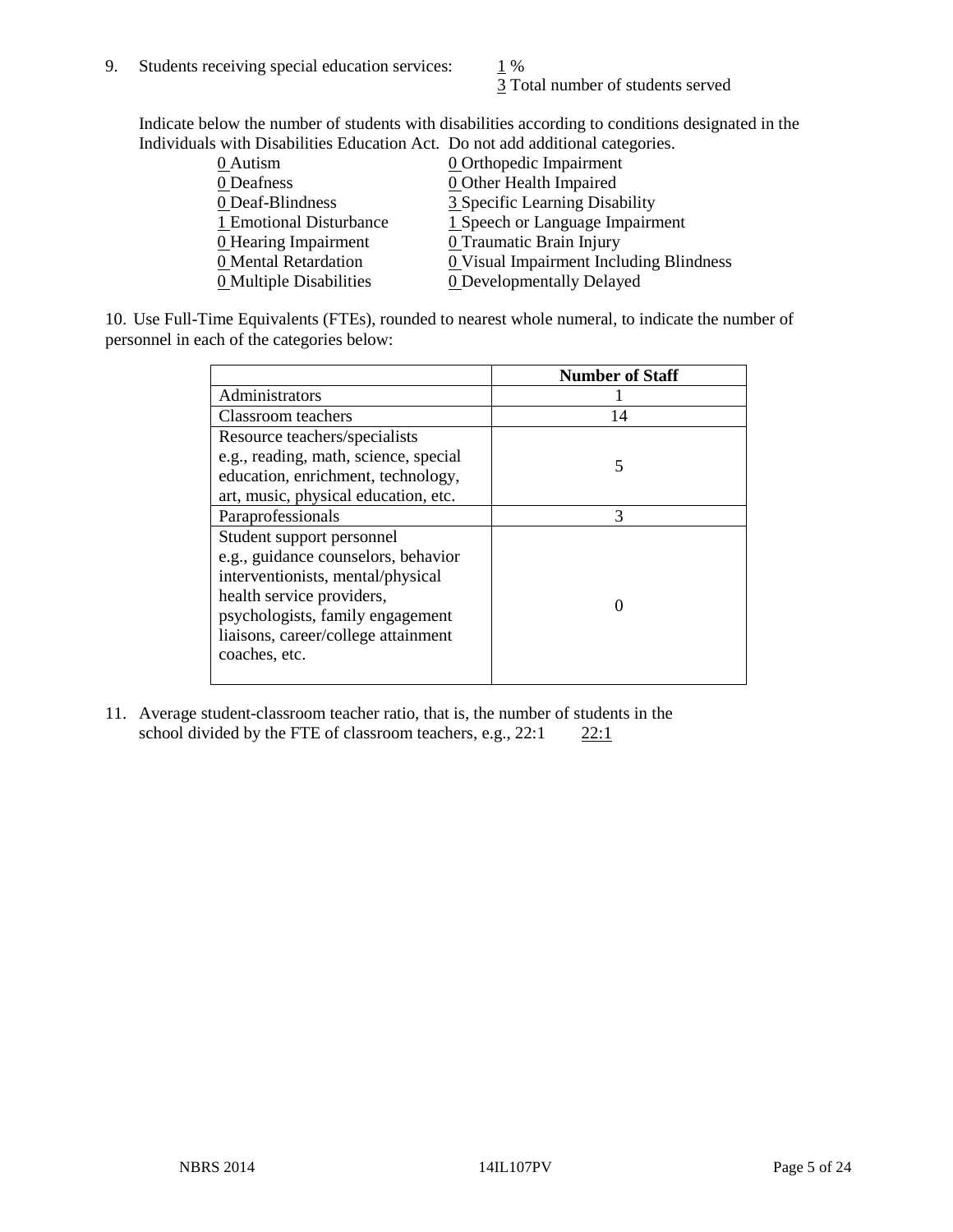12. Show daily student attendance rates. Only high schools need to supply yearly graduation rates.

| <b>Required Information</b> | 2012-2013 | 2011-2012 | 2010-2011 | 2009-2010 | 2008-2009 |
|-----------------------------|-----------|-----------|-----------|-----------|-----------|
| Daily student attendance    | 97%       | 97%       | 97%       | 97%       | 97%       |
| High school graduation rate | 0%        | 0%        | 0%        | 0%        | 0%        |

#### 13. **For schools ending in grade 12 (high schools)**

Show percentages to indicate the post-secondary status of students who graduated in Spring 2013

| <b>Post-Secondary Status</b>                  |            |
|-----------------------------------------------|------------|
| Graduating class size                         |            |
| Enrolled in a 4-year college or university    | 0%         |
| Enrolled in a community college               | 0%         |
| Enrolled in career/technical training program | 0%         |
| Found employment                              | 0%         |
| Joined the military or other public service   | 0%         |
| <b>Other</b>                                  | $\gamma$ % |

14. Indicate whether your school has previously received a National Blue Ribbon Schools award. Yes  $No \underline{X}$ 

If yes, select the year in which your school received the award.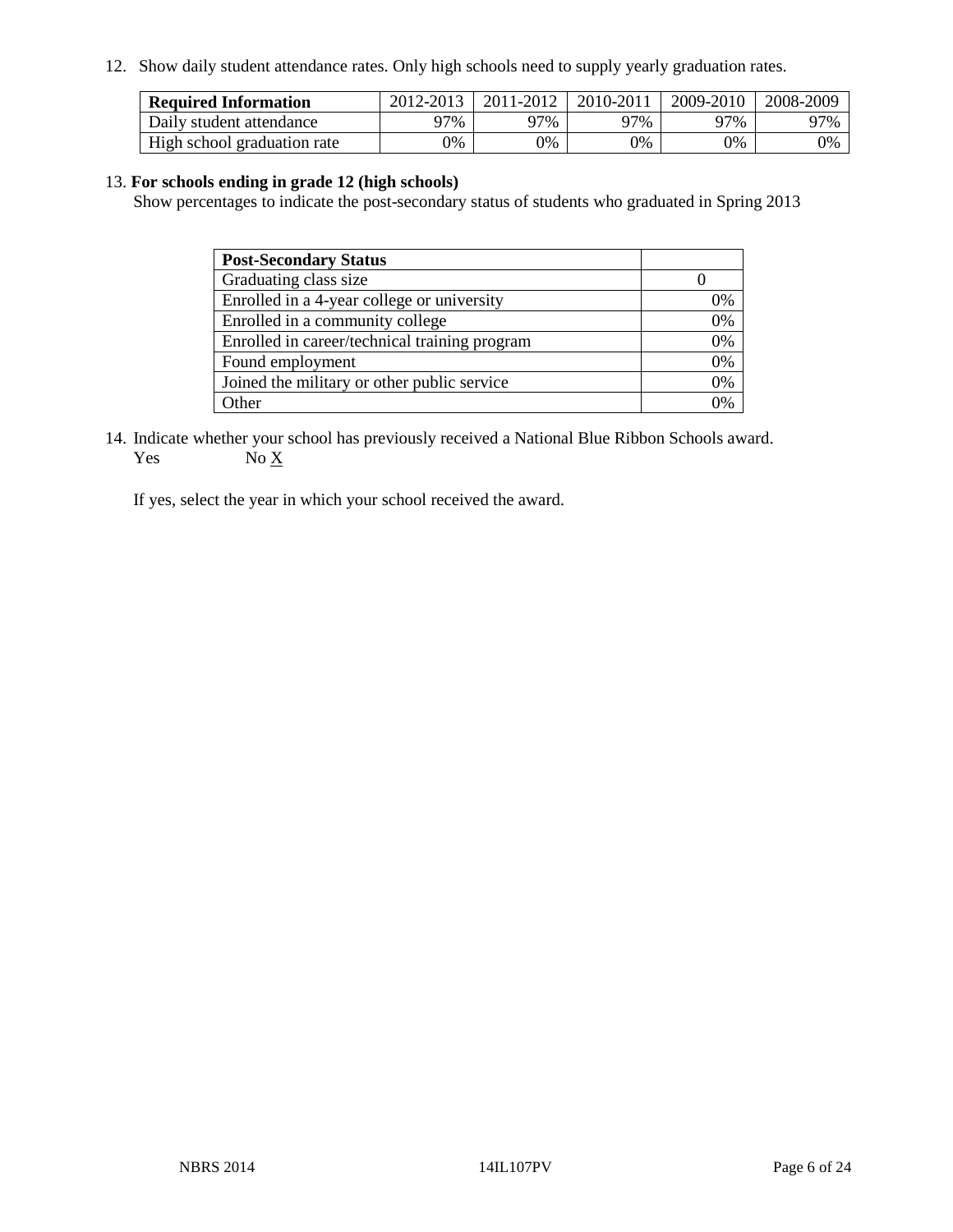# **PART III – SUMMARY**

St. John the Evangelist School is a Pre-K through 8th Grade Catholic school located in the far-western portion of Cook County in the Village of Streamwood, a suburb of Chicago. The immediate surrounding neighborhood is a mixture of older, single-family homes and newly developed living communities. The school also serves several area Catholic parishes that do not have schools. The school building is 50 years old, is secure, and is regularly maintained. It is handicap accessible through a church/parish office link.

The mission of St. John the Evangelist School is to help our student body reach their highest potential as Catholic Christians by guiding them to develop an informed conscience. The teachers instill a sense of Catholic identity, values, and morals through the ministry of stewardship, and through participation and leadership in religious, civic and social communities. All full-time teachers are Roman Catholics who model Christian values and teach Religion on a daily basis. They also collaborate with the parish Religious Education and Sacramental directors for sacramental preparation. All-school Masses are held weekly, and the Pastor and Parish Associate Priest are highly visible in the school.

St. John the Evangelist students are taught to collaborate, work in teams, and use a variety of resources, tools, and media to help them become analytical and responsible citizens. Opportunities are provided to teach them about the rich cultural, racial, religious, and economic diversity of our larger community and world. The students are challenged to accept responsibility for themselves and their actions. The teachers offer the best educational opportunities for each student through interdisciplinary teaching, and through application of cognitive research and differentiated instructional strategies and interventions. Using the Response to Intervention (RtI) framework, a universal screening tool (MAP testing) is used three times each year to monitor students' growth in Reading and Math. St. John the Evangelist School has also been identified as a Center for Inclusive Education in the Archdiocese of Chicago, offering after-school learning support programs for school and area students.

Eighth grade students gifted in math are enrolled in Advanced Algebra, and Kindergarten through 8th grade students are enrolled in Spanish. The school continually meets or exceeds the educational requirements of the State of Illinois and the Archdiocese of Chicago.

St. John the Evangelist School has a current enrollment of approximately 276 students, 94% of which are Roman Catholics. Most of the students are Caucasian; however approximately one-third of the population is diverse, with predominately Asian, Polish, and Hispanic backgrounds. There are a variety of economic backgrounds in the communities served. In the past, St. John the Evangelist has operated as a traditional one-class-per-grade school. However, with the leadership of a new pastor, a strong parish business manager, a new principal, and effective marketing strategies, enrollment has increased by 34% over the past three years. St. John the Evangelist School was recognized as an exemplary example of enrollment turnaround in the Archdiocese of Chicago Board of Catholic Schools: Strategic Plan for Catholic Schools 2013-2016. There has been a curriculum refocus on Common Core State Standards and STEM (Science, Technology, Engineering and Math), with special focus on ecology and stewardship of the earth. The school building now accommodates three preschool classrooms, two kindergarten classrooms, two 1st grade classrooms, and one classroom per grades 2 through 8.Enrollment trends are steadily increasing, with preschool consistently at or above capacity, with a waiting list. Furthermore, primary grades are always at or near capacity. With the availability of a common area, the school building has the potential for classroom expansion. In 2012, a mobile, middle school annex was constructed to immediately increase classroom space.

Since the local public school district does not have funding to bus non-public school children, St. John the Evangelist School offers a Before and After School Care program for children in Pre-K through 8th grade to accommodate family work schedules. This program provides a cost-effective, safe, structured environment on the school campus, offering before school at 7:00 a.m. and after school until 5:30 p.m. The program is used by about 40% of the school families.

The school is governed by the St. John the Evangelist School Board, which meets monthly. They are responsible for financial matters, fundraising, marketing, the Sports Program, the family Involvement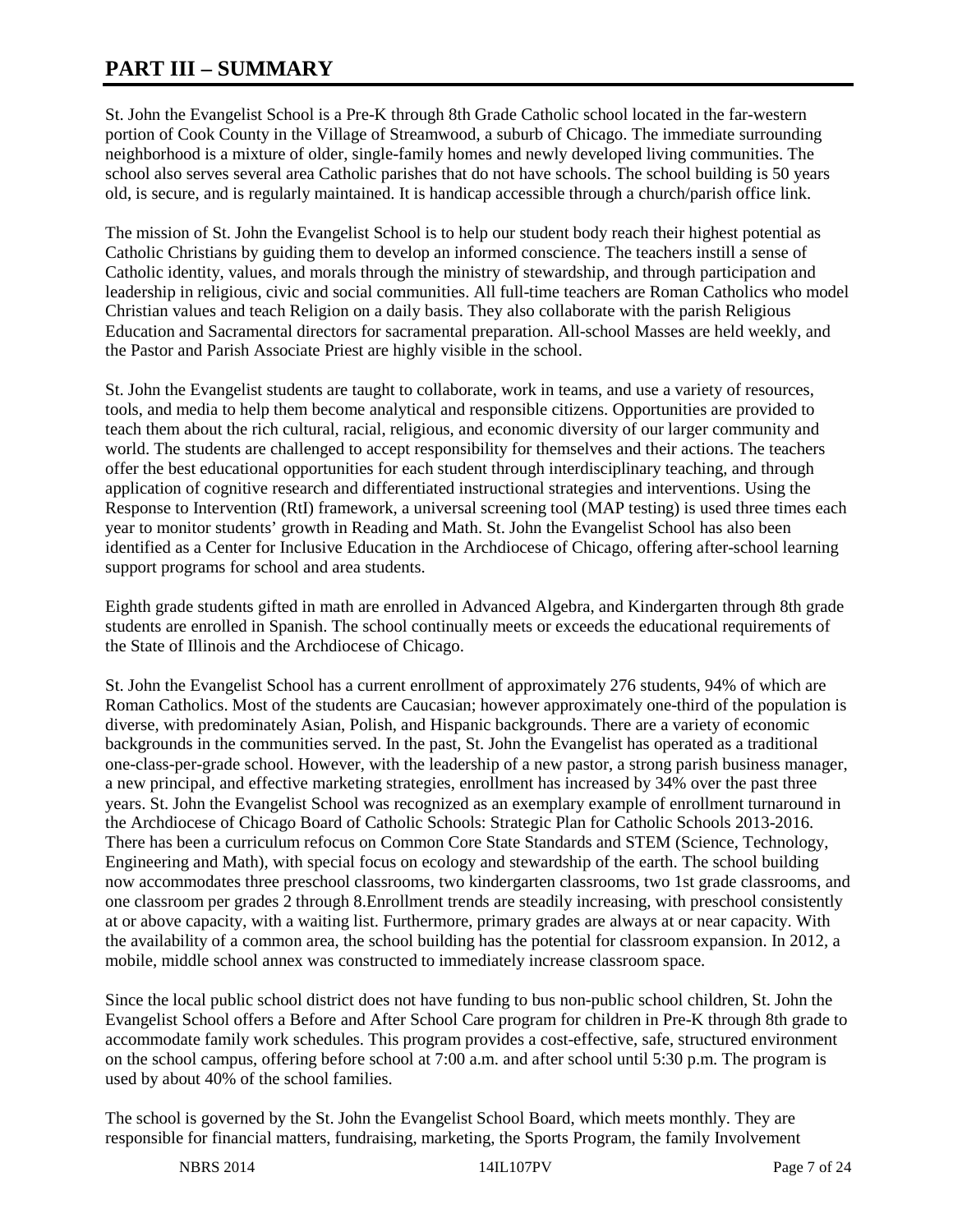Program, and development of long range planning. They are currently focusing on strengthening strategic planning, marketing, and scholarship funding. The school is also supported by the St. John the Evangelist PTC (Parent Teacher Club) and Athletic Board.

St. John the Evangelist School has previously applied for Blue Ribbon recognition, but has yet to be awarded Blue Ribbon. Through a concerted staff effort,Terra Nova scores in Grades 3, 5, and 7 have risen and have met the criteria to be recognized as being ranked in the top 15% of the nation.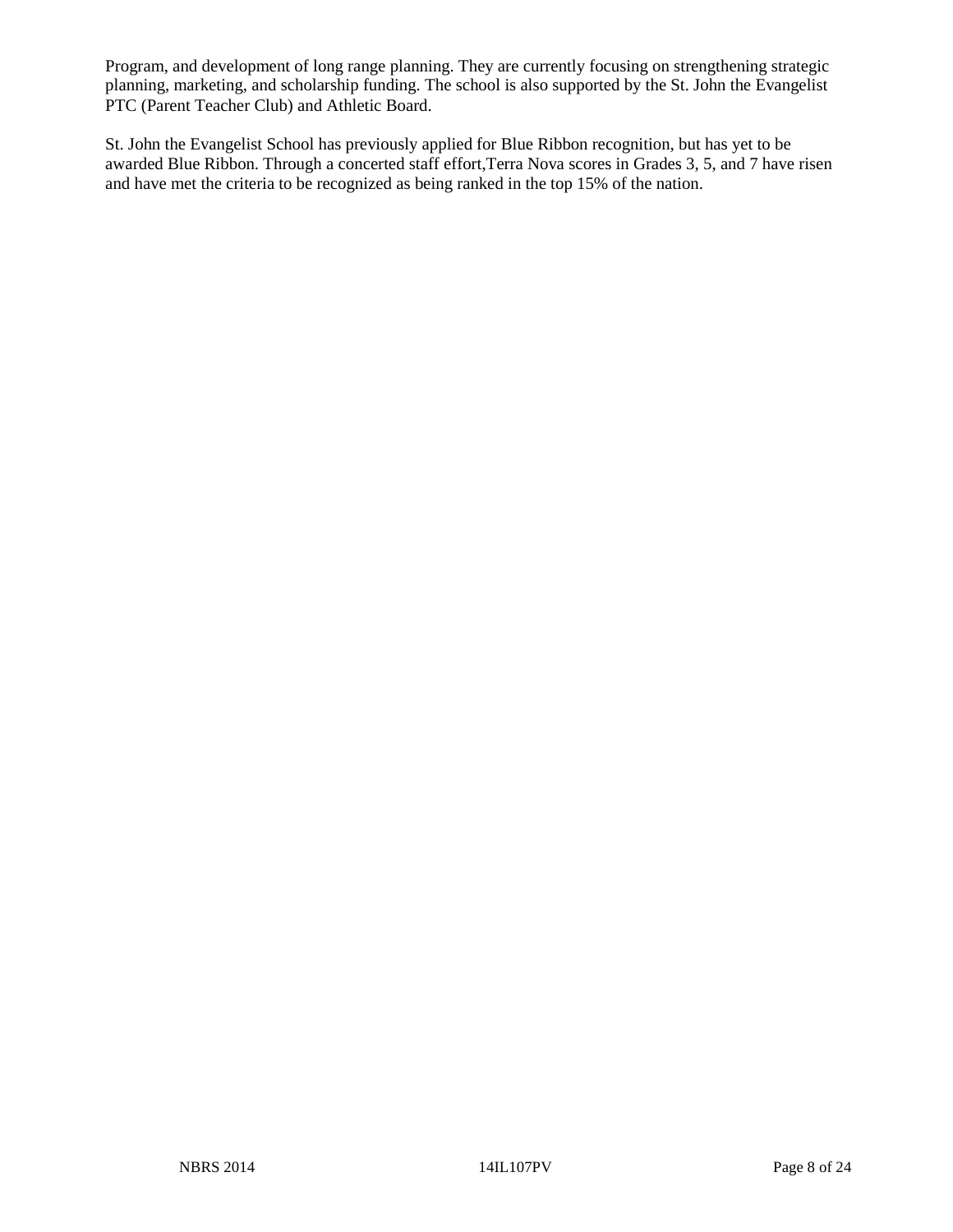### **1. Assessment Results:**

Assessment Results a): Academic excellence at St. John the Evangelist School is reflected in the results of standardized achievement tests administered in March of each school year to all 3rd, 5th, and 7th grade students, as well as through the results of trimester-administered MAP testing of all students and the high school placement tests for graduating 8th grade students. Using the TerraNova, 3rd Edition standardized battery of tests in Grades 3, 5, and 7, published by CTB-McGraw Hill, assures that the testing aligns with the Archdiocese curricula and Illinois State Standards. The TerraNova Reading Test measures objectives in basic and higher-order thinking skills essential for effective communication – understanding and analyzing text, evaluating and extending meaning, and identifying and applying reading strategies. The Mathematics Test measures a student's ability to reason mathematically and solve real life problems, including numerical relations; computation and estimation; measurement, geometry and spatial sense; data analysis (statistics and probability); patterns, functions, and algebra; problem-solving and reasoning skills; and communication.

In addition, all 3rd, 5th, and 7th grade students are administered the InView Test, a cognitive abilities test that, teamed with the TerraNova, 3rd Edition, measures skills and abilities that are important for academic success, including verbal reasoning, sequencing, analogies, and quantitative reasoning. The InView subtests measure a student's understanding of verbal concepts, and their ability to analyze and comprehend relationships among verbal and nonverbal stimuli, and among quantitative concepts. Recently revised, the content coverage of the Terra Nova, 3rd Edition test was modified to reflect changes in national education standards and to meet NCLB requirements. Student test norms are based on a nationally representative group.

Test data in this application is reported using the Percentile Ranks. Overall, St. John the Evangelist School students consistently perform above average in Reading and Math when compared to national norms.

Assessment Results b): Over the past five years of testing, the 3rd grade Reading scores have been at or above the national mean scores. The 5th grade percentile Reading scores decreased in 2012-2013; however they were above the 85th percentile. The 7th grade percentile Reading scores have been consistently above the national mean scores during the reporting period, with the most significant gain in 2011-2012, and have continued above the 85th percentile in 2012-2013.

As the students progress in their learning, their overall Reading scores have also increased. This can be attributed to an increased focus on reading skills at each level: primary, intermediate, and middle school. A strong reading foundation begins at the primary level with the use of Super Kids, a comprehensive, core reading program from the Rowland Reading Foundation that is completely aligned with the Common Core State Standards. ( See 2a).Teachers in the intermediate and middle school also implement research-based strategies to develop the reading abilities in the students. Using the results of the TerraNova tests and the MAP tests each trimester, teachers can specifically gear their Reading instruction to reinforce skills.

Reading skills have also been reinforced across the curriculum, especially in the content areas. In contentarea reading instruction, the teachers have focused on teaching the students to interpret and construct meaning before, during, and after reading by using their prior knowledge and the skills and strategies developed during early reading instruction. Moreover, students are taught to use word identification strategies (e.g., structural analysis, syllabication) to decode unfamiliar multisyllabic words and context clues to figure out the meaning of technical terms. By modeling content-area reading in Science and Social Studies at the Middle School levels, students can read and comprehend expository text, which includes multisyllabic technical words, various expository text structures (e.g., cause/effect, compare/contrast), and concepts and facts, and can demonstrate their knowledge of subject matter content.

Math scores for the 3rd graders have remained steady or increased, and are above the 85th percentile in 2012-2013. Math scores for 5th graders also increased since 2008-2009, with the most significant gain in the 2012-2013 scores which were significantly higher than the 85th percentile. The percentile scores for 7th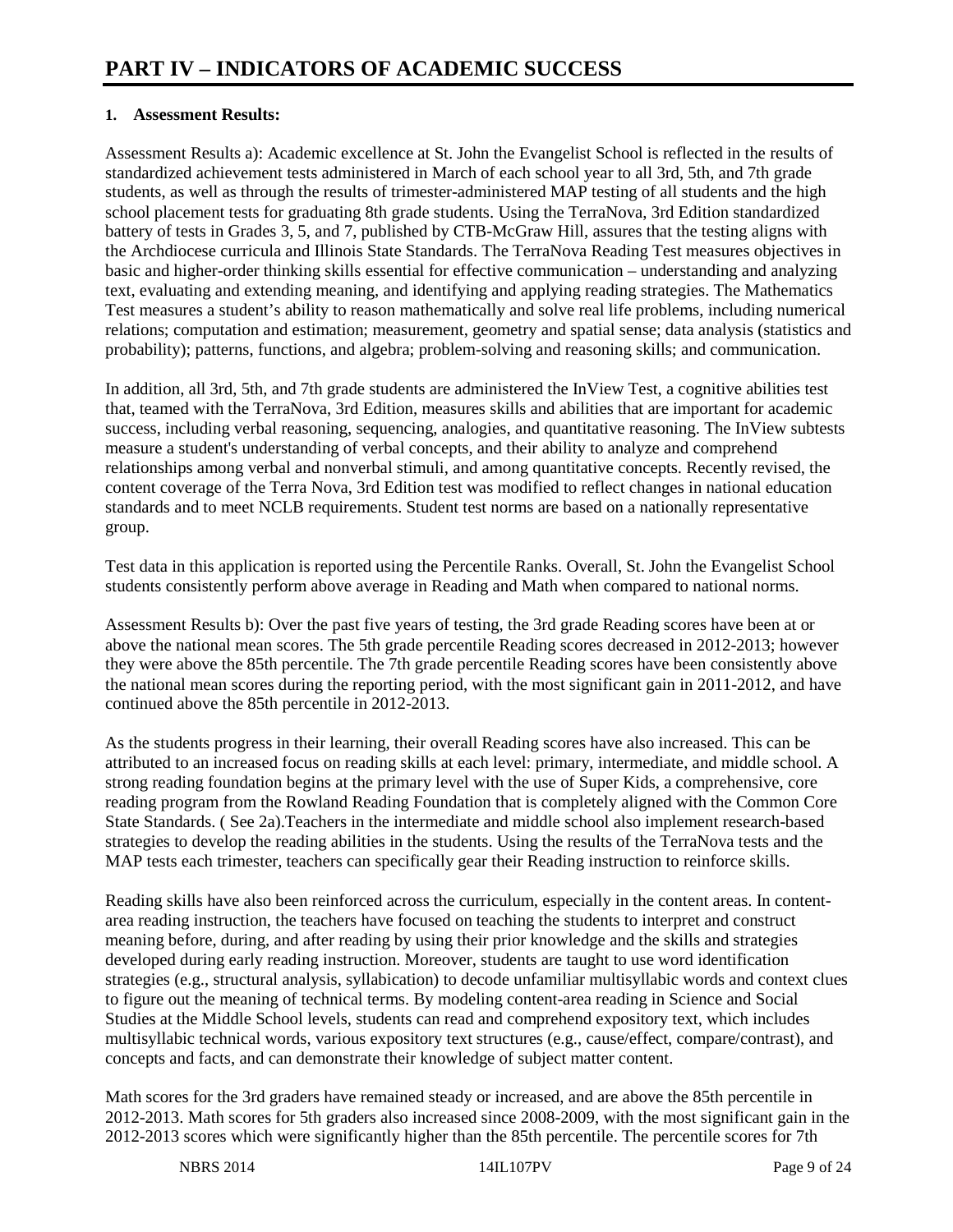Grade Math were also significant and above the 85th percentile in the 2011-2012 and 2012-2013 reports.

The TerraNova Math scores have consistently been at or above the 85th percentile over the past five years. This can be attributed to an all school focus on reinforcing learned skills through the daily Simple Solutions program. The dramatic increase of the 7th grade scores can be a result of an extended Middle School Math block between 2011 and 2013, and the incorporation of the Simple Solutions Pre-Algebra and Algebra programs.

Analyzing the test score trends for the past five years has also illustrated the broad range of learner styles and the continued need for intervention and differentiated instruction in the school population. The entire St. John the Evangelist School teaching staff has increased their background in Response to Intervention (RtI) strategies and, through the use of MAP Testing to screen and track students' progress, teachers are differentiating instruction to meet the needs of each student.

#### **2. Using Assessment Results:**

March TerraNova test results are received in May of each school year. They are cooperatively analyzed and reviewed by the teachers and administration to help enhance classroom instruction and improve student achievement. The TerraNova test results help to track student performance on an individual and class basis. The InView results provide anticipated achievement scores that are compared with that of other students of the same age, grade, and cognitive ability. These results help the teachers and principal identify areas that needed to be addressed in our curriculum so that they can plan effective educational programs and screen students for placement in special programs such as Advanced Algebra. InView results also help identify students who need further testing and diagnosis to identify learning disabilities. Remedial instruction is planned as needed, and may include summer tutoring, in-school re-teaching support, after school learning support, and full case study referral to the local public school, if needed. When needed an ICEP (Individual Catholic Educational Plan), modeled on the IEP, is used as a learning plan to support a student's abilities by identifying a student's needs, and defining accommodations and interventions.

At the beginning of each school year, teachers review the assessment results for their incoming class, noting the high-mastery, partial-mastery, and low-mastery student groupings for each objective, and any developing patterns. In this way, each class curriculum can be tailored to the needs of the specific student population. Patterns of strengths, as well as areas for improvement across grade levels and school-wide student population, are used in planning new curriculum, strengthening existing curriculum, and evaluating new textbooks. Testing results are also used by the teachers to plan for Middle School math placement, and scope and sequence of Math curriculum.

Testing results are also used to plan annual goals and professional development opportunities. These goals and plans may be teacher- or team-directed, or may be directed towards the entire teaching staff. In recent years, in-service training has focused on differentiated instruction, Response to Intervention (RtI) strategies, Common Core, and integrating technology and project based learning into the curriculum.

Embedded in the educational philosophy of St. John the Evangelist School is the understanding that the parents and teachers are partners in the educational process. Testing results are shared as soon as they are received by the school. Individual student reports are mailed to the parents of 3rd, 5th, and 7th grade students at the beginning of May each year, accompanied by a letter from the principal explaining the reports and sharing an overview of the assessment data. Parents are invited to discuss their child's progress with each teacher. In addition, a summary of the local/national averages is sent to each school family, and is posted on the school website. The principal also presents the testing results to the School Board at the May meeting. The School Board reviews and evaluates these results with the principal, and uses recommendations from the faculty to ensure that funding for appropriate and needed resources is included in the school's budget.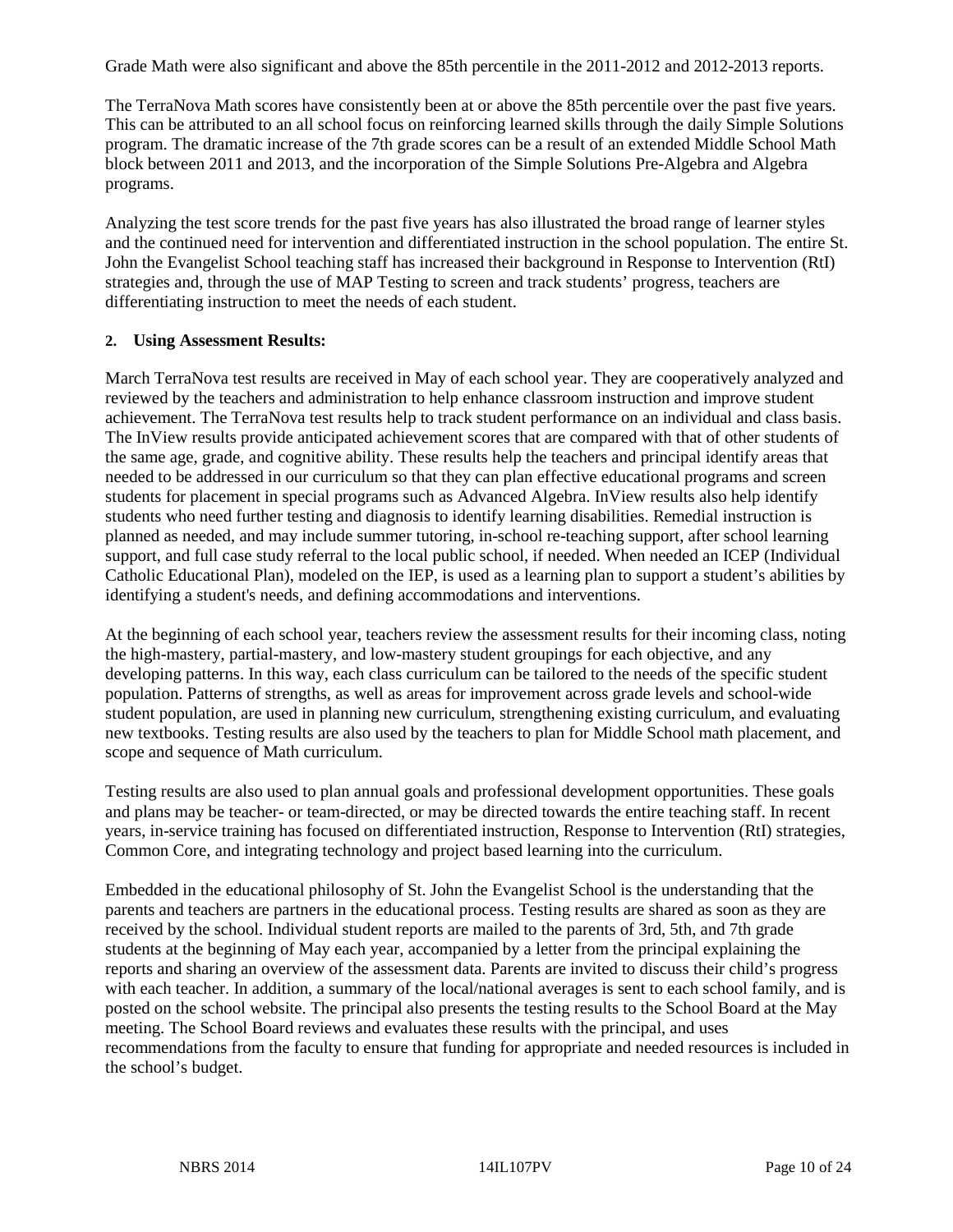#### **3. Sharing Lessons Learned:**

Composite test results are reported to the Superintendent of Catholic Schools for the Archdiocese of Chicago, where they are collected and compared to schools within the system. Using these results, schools all over the Archdiocese can share their successes and best practices, and the Curriculum staff at the Office of Catholic Schools can work to strengthen the Archdiocesan curriculum as needed. School administrators attend annual meetings to evaluate and discuss testing results. The Archdiocese is divided into Vicariates based on location. At local Vicariate meetings, the principal shares our testing results with other area Catholic schools, and the Vicariate principals work together to plan local, Archdiocesan-funded workshops to address academic weaknesses and challenges. The Office of Catholic Schools also plans annual testing meetings to announce testing updates, and to train staff to interpret test data and determine results.

The School Board Marketing Committee uses the composite testing results to market St. John the Evangelist School to prospective parents, local organizations, and members of the Parish and local community who have a vested interest in the school. A school brochure is updated each year, and pertinent school announcements are spotlighted in the weekly church bulletins and the local newspaper. The school website highlights the strong curricular areas of the school. The current and past TerraNova scores are always available in the office for review, if requested.

The testing results are also featured through special programs throughout the school year, and are especially highlighted at an annual Open House during Catholic Schools Week in January. Visitors and prospective school families are invited, through local media, to attend a Mass celebration and Open House, and are given personal tours of the school by the principal and School Board.

Testing results are also shared with prospective high schools, as a supplement to the application process for gifted and talented programs, and enrollment in honors classes at the freshman level.

#### **4. Engaging Families and Community:**

St. John the Evangelist School has continued to develop a positive presence in the neighboring community and within the Chicago Archdiocese. Most recently this recognition has been evident as the school enrollment has increased to an all-time high. The school name is more familiar and more recognized in the surrounding suburban areas.

As administrator, the principal meets bi-annually with the Streamwood Village President and police department to discuss community concerns and to promote the learning programs and ministry projects. She also meets with local business associates to promote partnerships and fundraising programs. Teachers, parents, and Parish staff provide press releases and photos to local newspapers, highlighting the students' academic achievements and their participation in special projects.

The Art teacher works with area libraries and community businesses to display student art several times each year. The middle school teachers support ongoing relationships with the local VFW and Knights of Columbus organizations through civic and religious writing contests, and art contests. They also promote Middle School volunteer service projects such as Feed My Starving Children, a non-profit Christian organization committed to feeding malnourished children in 70 countries around the world, and fundraisers to support charitable causes and disaster relief projects.

The Parent-Teacher Club (PTC) works to continually provide positive family-oriented programs throughout the school year, including movie and game nights, Middle School dances, Santa's Workshop, and special holiday-themed activities. The Student Council promotes service projects to serve the area community, including the Hanover Township Food Pantry, Elgin Crisis Center, and the local soup kitchen, as well as national disaster relief projects.

During January of each year, St. John the Evangelist School participates in Catholic Schools Week with various activities that promote the school's high academic standards and Catholic identity. An Open House is conducted, and school families and potential new families are invited to tour the school.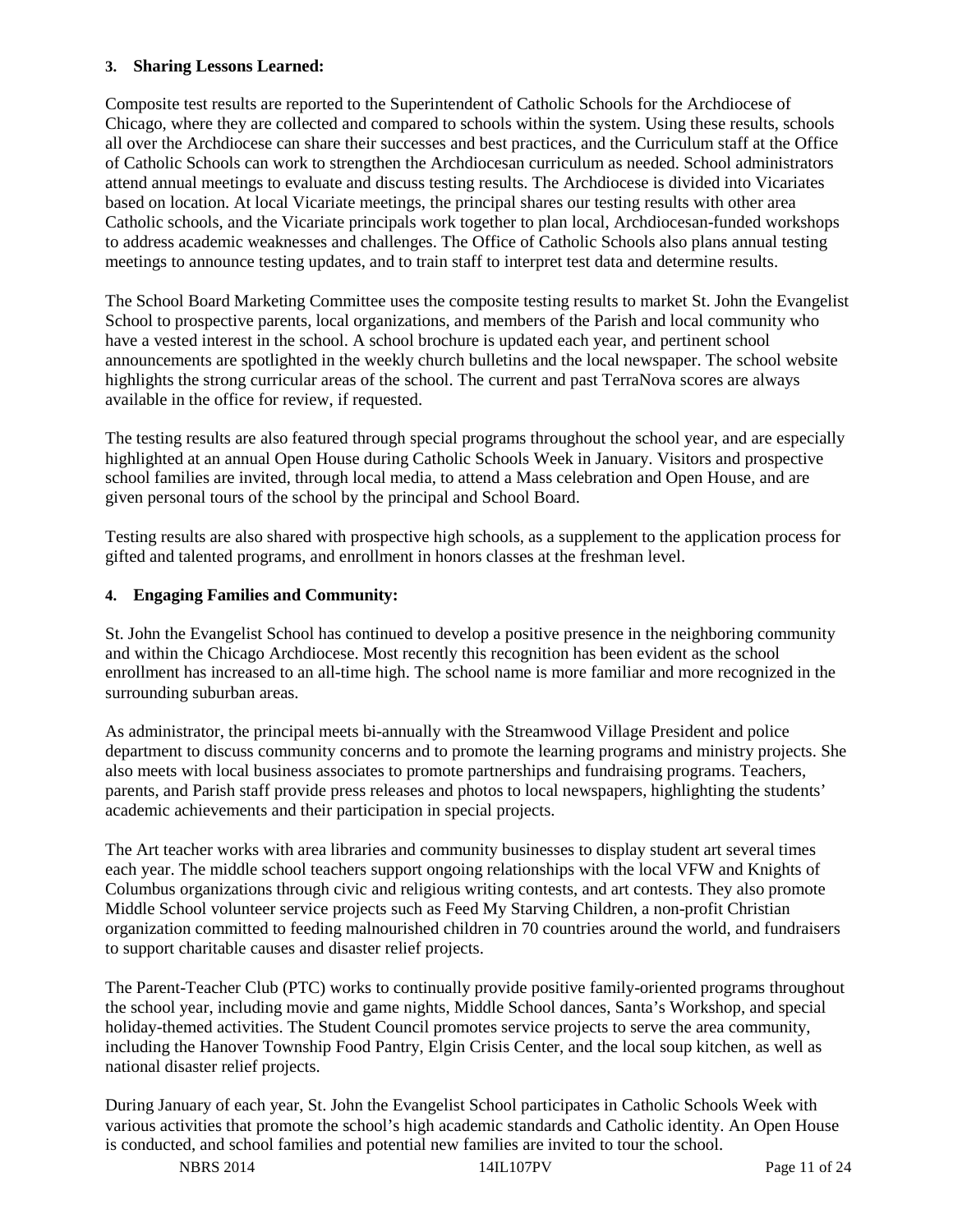The Parish weekly bulletin frequently features the school activities and highlights student achievement and ministry projects.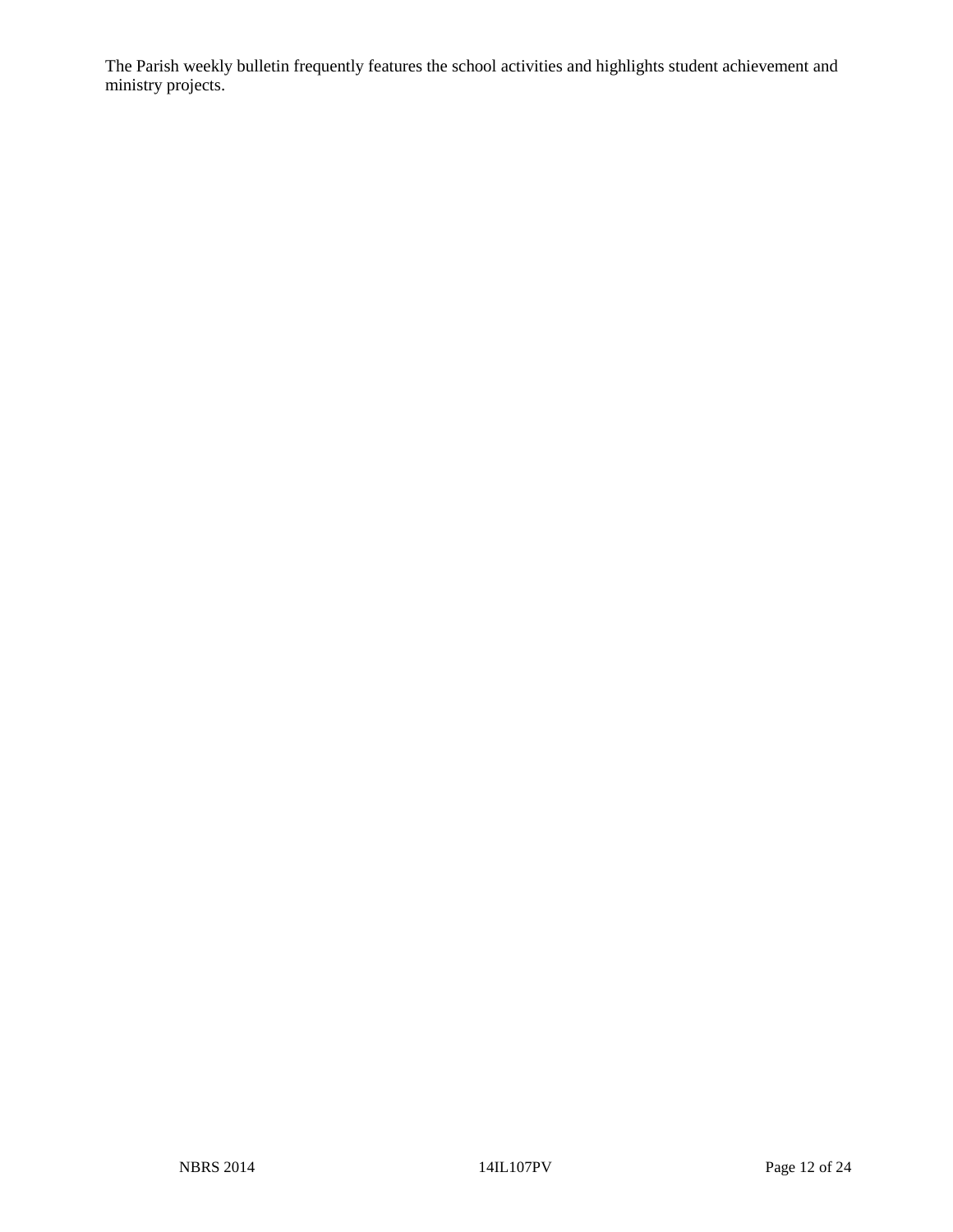## **1. Curriculum:**

Religion: See Additional Curriculum Area section

Language Arts: Reading, writing, listening, speaking, and thinking skills are integrated throughout the language arts curriculum. All grade levels teach grammar skills in isolation and within reading and writing. A computerized writing lab is used to develop formal and informal writing processes. Penmanship skills are formally developed in grades K through 5.

Science: The science curriculum includes the areas of physical, life, and earth sciences. Students practice scientific inquiry, develop processing skills, and learn to investigate in a scientific manner using scientific models, virtual and quick labs, and dissections. Specialized science units include a butterfly life cycle unit is 2nd grade, and a middle school Invention Convention and Science Fair. The SEEDS program is also integrated across the Pre-K through 8th grade curriculum to promote an understanding of the environment and provide for hands-on, engaging experiences in relevant ecological applications.

Social Studies: The themes of the primary Social Studies curriculum include family, home, and communities. In the intermediate and middle school grades, the curriculum focuses on Illinois and state history, American History, World History, civics, and government. The 7th and 8th grade classes complete extensive US and Illinois Constitution units. Project-based learning activities, mock trials, DBQs, Lawyer in the Classroom units, and civics are incorporated in the middle school Social Studies curriculum.

Foreign Language: St. John the Evangelist School is in compliance with the program's foreign language requirements. All K through 8th grade students receive bi-weekly Spanish instruction, including basic vocabulary, conversational Spanish, grammar, and writing. Advanced vocabulary, conversational Spanish, and Spanish culture and literature are also emphasized in the middle school grades.

Art: The art curriculum at St. John the Evangelist School encourages each student to express their artistic talents through a wide range of projects and activities, and to experiment with a variety of artistic media. Students are also exposed to the historic perspectives of art styles and great masters.

Music: Through music instruction, students develop an appreciation of music through singing, studying contemporary and historical composers, and learning basic music theory. Music instruction is also weaved into Scripture and worship, as students participate in choir, Christmas musicals, and all-school productions. Instrumental band and piano instruction are provided as an elective through Band for Today.

Physical Education: Physical fitness is an important component of the physical education curriculum. Although St. John the Evangelist School does not have a school gymnasium, it has developed a partnership with the neighboring park district building to rent gym space for PE classes during the winter months and during inclement weather. The curriculum incorporates exercise and fitness units, team sports, healthy lifestyles and nutrition units, and sportsmanship, while respecting the physical and skill level differences among students. Extracurricular sports are supported by an Athletic Board.

Computer Skills and Technology: One of the most substantial areas of growth within the school over the recent years has been in the area of technology. The main computer lab consists of 25 state-of-the-art laptops, a laser printer, and a projector. Staffed by a Computer teacher and supported by an IT specialist, the lab serves all students in Kindergarten through 8th grade with one to two weekly class periods of computer instruction. Each classroom is also equipped with a television, a DVD/VCR, and a computer workstation of three to five computers with Internet and school network access. A projector, portable laptop, and projector/laptop cart is available for use in Grades K through 5. Grades 6 through 8 are equipped with ceiling-mounted projectors and wall screens, and a portable, 24-laptop lab that can be used throughout the curriculum. The importance of technology is the foundation of the computer curriculum. The students at St. John the Evangelist are taught keyboarding and coding skills and the basic concepts of computer operations,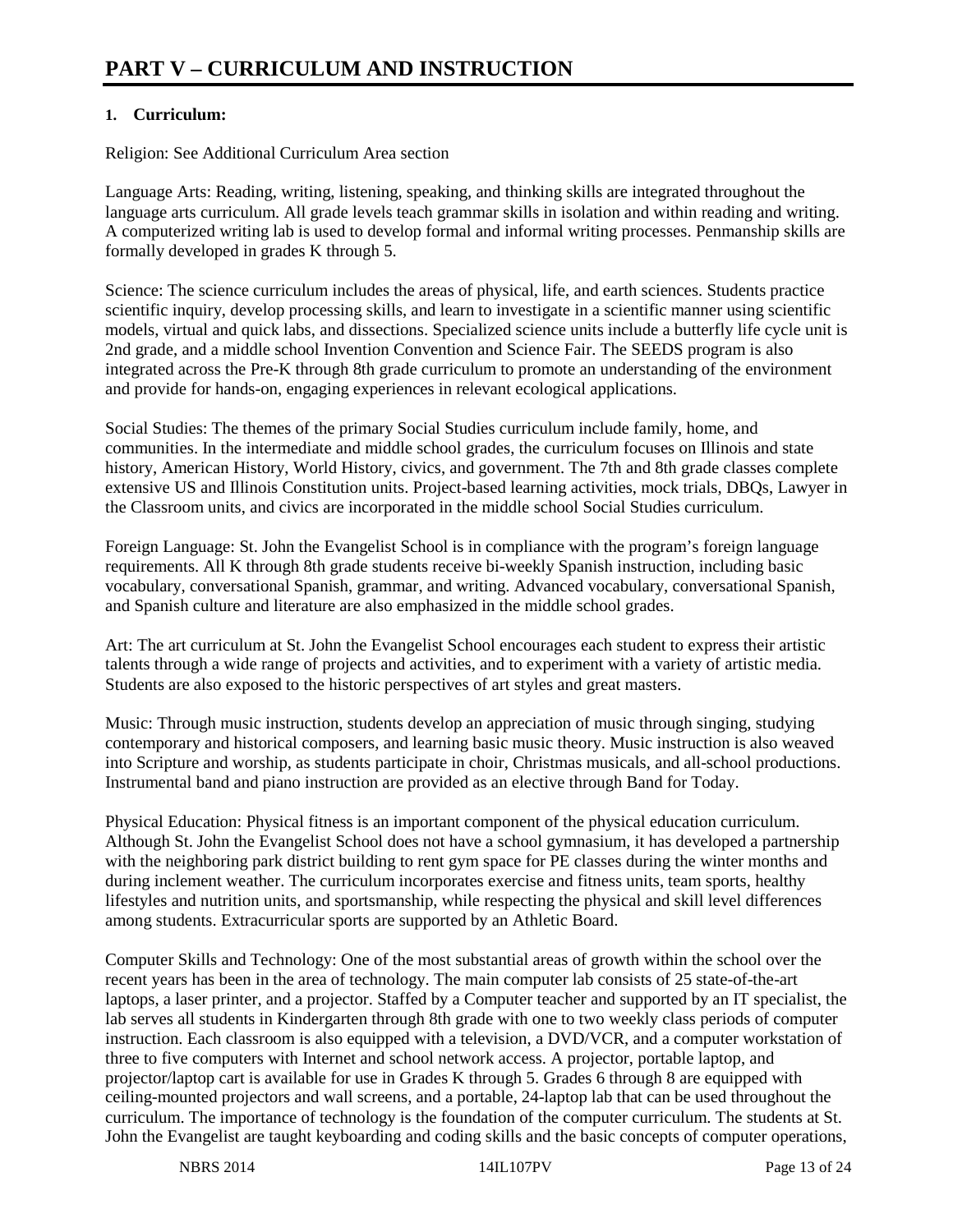and they gain practical experience through creative projects and content driven assignments. They are also taught responsible and safe use of the Internet.The teachers use the Internet to access a vast collection of teaching resources, including primary source documents and video clips. The publishers of many textbooks used in the curriculum also provide on-line components for the teachers and the students.

## **2. Reading/English:**

2a. (Elementary Schools) Reading: Reading instruction and the processes of how children learn to read have long been the focus of educational research and discussion. It has also been the cornerstone of the Reading and Language Arts curriculum at St. John the Evangelist School. The entire teaching staff, from Pre-School to 8th grade, recognizes that reading must be fluent, it requires motivation, and it is a life-long learning process. With this fundamental philosophy, the foundation of reading begins at the primary level with the use of Super Kids, a comprehensive, core reading program from the Rowland Reading Foundation that is completely aligned with the Common Core state standards. Built on systematic phonics, Super Kids balances the essential elements of reading with writing, spelling, and grammar.

At the intermediate level, students further develop vocabulary and build comprehension skills through a comprehensive Reading curriculum that incorporates theme-based reading selections, literacy centers, and skill building exercises. Guided reading strategies are used in small-group instructional settings. Frequent comprehension and skill testing are used to monitor progress and identify strengths and weaknesses on a continuing basis.

The middle school Reading curriculum incorporates a reading anthology text of contemporary and classic multicultural literature selections, including poems, plays, stories, songs, letters, essays, biographies, myths and folklore. Novel studies are also used to develop literacy skills such as plot, symbolism, third-person narrative, foreshadowing, inferencing, theme, and flashback. Literature circles and Reader's Theater are also used to engage students, and to address specific literacy skills.

To foster and promote independent reading and monitor reading comprehension, all St. John the Evangelist students use the Scholastic Reading Counts! software program. The program allows students to choose from reading lists that cover a wide variety of topics and genres within their reading Lexile range. This program also provides teachers with current, data-driven reports to help monitor progress, and identify students who struggle and need differentiated instruction and/or interventions. Reading for pleasure is also fostered during a daily DEAR (Drop Everything and Read) time block throughout the school.

## **3. Mathematics:**

The framework of the math curriculum at St. John the Evangelist School aligns with the Illinois Learning Standards and addresses the Common Core State Standards by teaching computation and problem solving skills, estimation, data analysis, statistics, and probability. Students are taught to approach mathematical problems in an organized manner, and to reason through alternative solutions. Investigating, reasoning, visualizing, communicating mathematically and problem-solving skills are also taught.

Primary and intermediate students explore math through concrete experiences, the use of manipulatives and daily math activities, and through math centers. Singapore Math strategies are incorporated in the curriculum and Everyday Math, a research-based program that is effective in developing mathematical understanding and life skills, is also used. Number sense and number theory is developed using place value, decimals, and fractions. Manipulative and concrete math experiences are integrated into the primary and intermediate grades. Emphasis on recognizing and understanding patterns, divergent thinking, and consistent practice are used to develop math concepts.

Middle school students receive Pre-Algebra, Algebra, and Geometry instruction. Many 8th grade graduates qualify for honors and AP Math classes in high school. Students in Pre-Algebra are taught basic algebraic concepts and their applications to real-life situations. A Geometry unit is also taught. Advanced 8th grade Math students are offered an Algebra course that will give them the foundation for advanced placement in high school Math courses.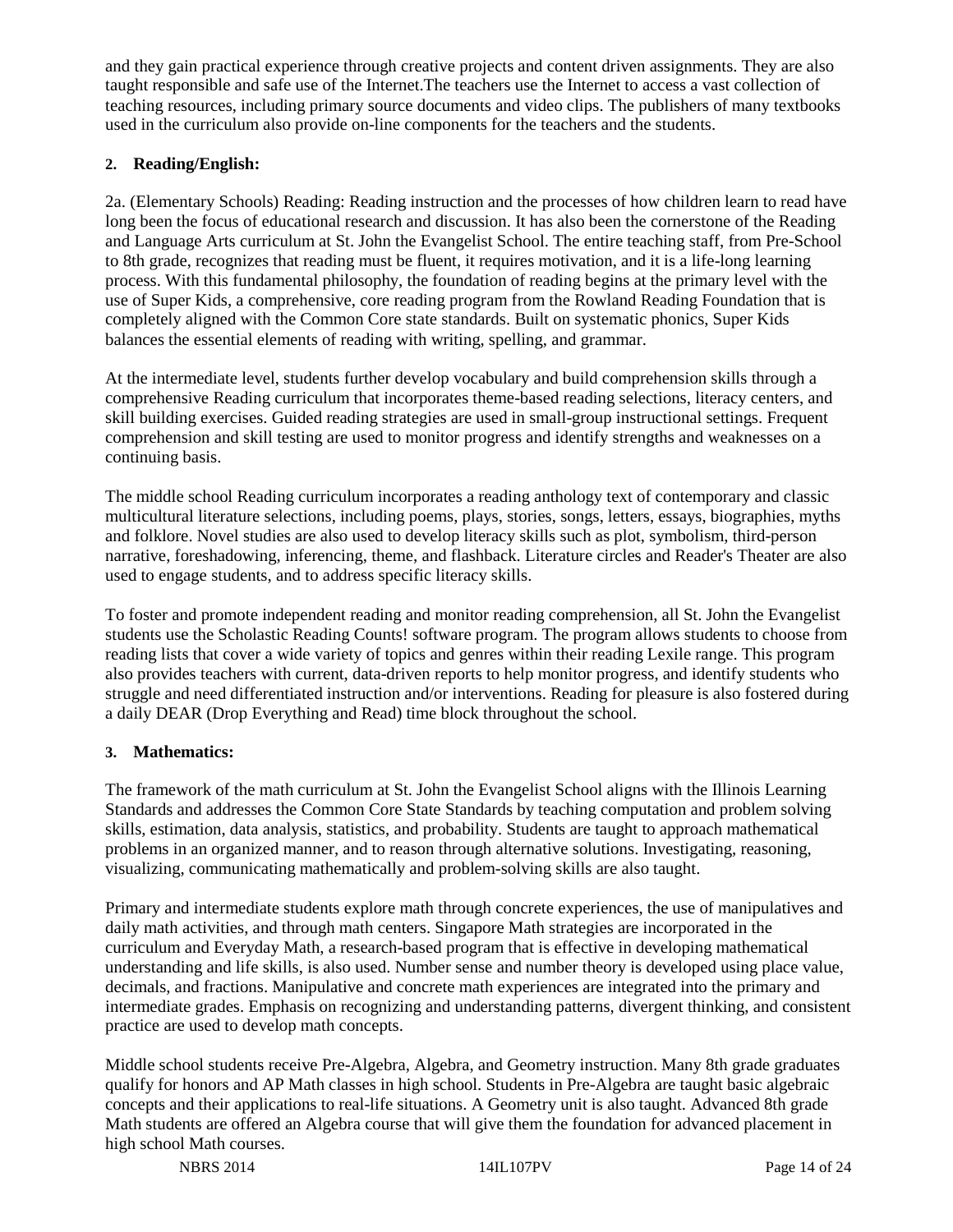The K through 8th grade Math curriculum is supplemented with Simple Solutions Common Core, a daily Math program that aligns with the Common Core State Standards at every grade level. The daily practice reinforces key ideas, understandings, and skills and emphasizes a deeper learning of important concepts. While fewer topics are presented at each grade level, the expectation is that students will fully master and retain these skills and concepts.

To help struggling students who are performing below grade level, a Before School Math Club is available to intermediate and middle school students to strengthen basic skills.

#### **4. Additional Curriculum Area:**

Religion:As a Catholic school, St. John the Evangelist School provides continual opportunities for students to witness the presence of God through daily Religion classes, service projects, all-school Masses, Liturgical calendar prayer services, and daily prayer rituals. Religion texts and supplemental resources are evaluated and approved by the Archbishop's office. Under the supervision of the Parish Sacramental Director, students are prepared to receive the sacraments of First Communion, Reconciliation, and Confirmation.

Students also participate in a variety of service and ministry projects that serve the local, national, and international population. The Student Council sponsors frequent service projects, including donations to cancer foundations and donations to disaster relief efforts in the US and abroad, most recently raising almost \$900 in one day for a Philippine Relief effort and over \$1,000 for a children's cancer foundation. The middle school students dedicate several days each school year working at a Chicagoland FMSC (Feed My Starving Children) facility, packaging over 2,000 life-saving meals and collecting enough money to feed many children in a worthy country for an entire year.

Preschool: "A child's brain develops more rapidly in the first 5 years of life than it ever does again, forming so many connections between the left and right side of the brain and essentially establishing its "ability" to learn new information in the future. A child left with no stimulation or enriching playful experiences is going to learn more poorly after the age of 5 than a child who has been played with, talked to, read to and stimulated on a regular basis. They need to interact with toys, materials, books, multi-sensory experiences and nature in order to develop real building block for learning." www.theimaginationtree.com

The St. John the Evangelist preschool program includes a full- and part-time 3-year old classroom, a parttime 4-year old classroom, and a full-time 4-year old classroom. This program began in 2010 as a 4-year old program, and has contributed to the recent growth in the school.

The philosophy of the preschool program is to provide experiences that promote each individual child's growth and well-being. It is our goal to equip the youngest learners with self-help and commination skills, social and emotional competence, and a positive self-identity. Each child is respected and recognized as a precious gift, regardless of gender, ability, culture, ethnicity, or religious beliefs.

The objectives of the St. John the Evangelist Preschool are: to provide a Christian atmosphere that encourages the spiritual, emotional, cognitive, and physical growth of each child; to stimulate experiences through discovery learning; to aid in the development of a positive self-image; and to encourage Christian attitudes and respect of others.

The hallmark of the 3-year old preschool program is a commitment to a play-based curriculum, through a loving and nurturing environment. This curriculum is an active and highly engaging way to learn. It helps the child develop independence, and helps build self-esteem as children learn in interact with others. As the year progresses, the 3-year old play becomes more complex and more social. The children begin to follow directions and cooperatively work to solve problems.

Throughout the day, the 3-year old children are exposed to good literature, finger play, music, art, and sensory experiences. Skills are developed through the use of games, fine and gross motor activities, songs, introductory phonics, letter recognition, and early number sense.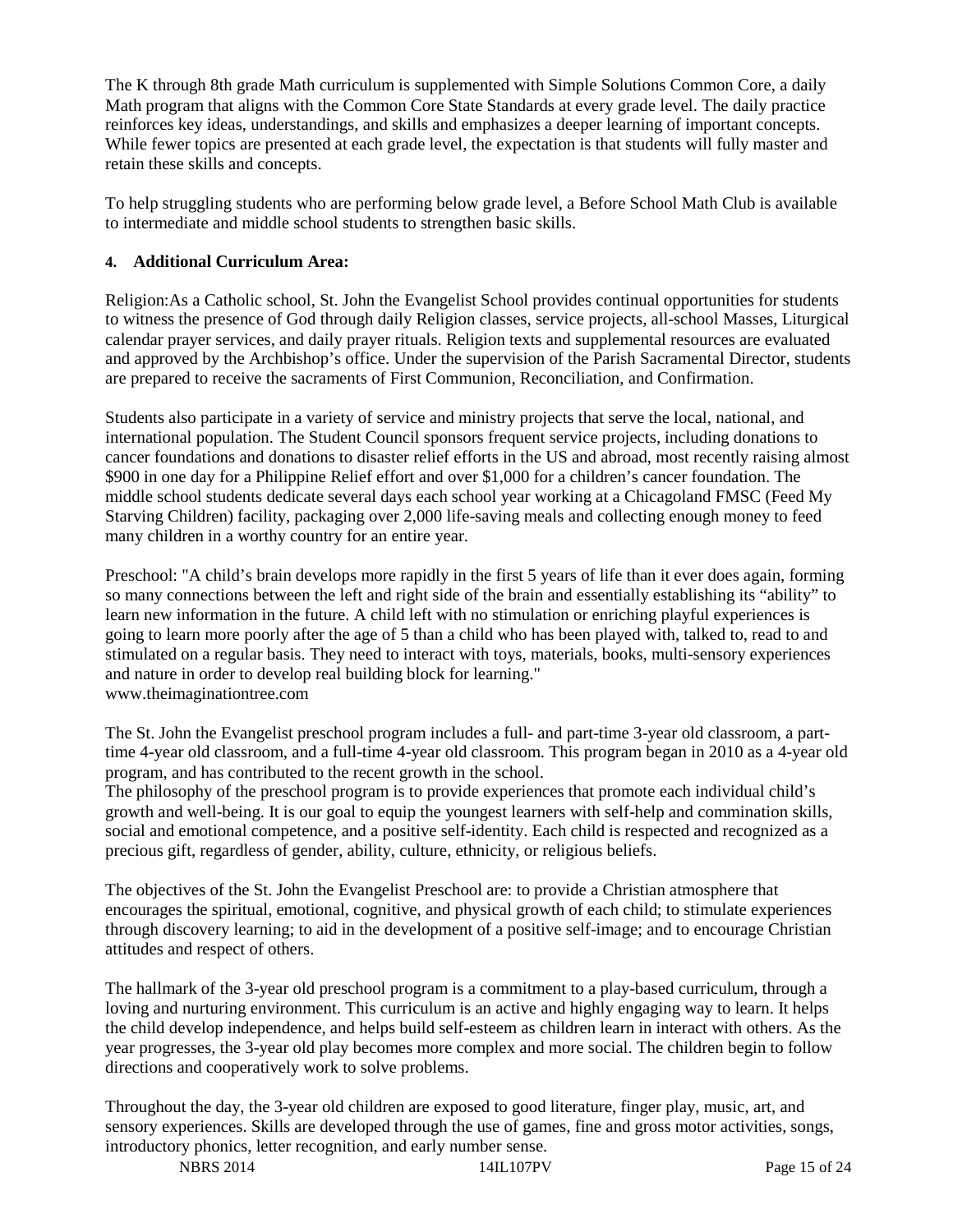The 4-year old program further develops the child's place in the community. Reading and Math skills are introduced in an engaging and enjoyable manner through whole-group activities and center opportunities. Children learn such skills as sorting, patterning, attributes, numbers, comparisons, letters, and basic phonics. The SuperKids Reading Program is introduced in 4-year old preschool.

The full-time 4-year old program extends learning time, and includes a wide range of activities to enhance and reinforce the concepts and skills learned in the part-time morning program. Music, large-motor skills, and art are incorporated in the full-time preschool program.

#### **5. Instructional Methods:**

The teachers at St. John the Evangelist School use a wide variety of teaching methods and instructional strategies to promote and improve student learning, and to ensure that each student has multiple opportunities to learn and think critically. Whole-group and small-group direct instruction, cooperative learning groups, and flexible and heterogeneous groupings are used to effectively present and review material. Learning centers, listening centers, and literacy centers are used in the primary grades. To promote critical thinking, higher-order learning, and multiple intelligences, teachers also use a variety of manipulatives, games, Internet resources, hands-on and independent inquiry projects, and field trip experiences to extend the learning environment.

An ongoing school goal is to address the needs of all learners by implementing differentiated instructional techniques and research-based interventions when appropriate. An Intervention Team works in conjunction with the classroom teacher and principal to discuss and recommend instructional interventions, testing and monitoring methods, and remediation strategies for struggling learners.

Using the Response to Intervention (RtI) framework, a universal screening tool (MAP testing) is used three times each year to monitor students' growth in Reading and Math. An after school Homework Club is available three days a week. In addition, SJE has been identified as a Center for Inclusive Education in the Archdiocese of Chicago, offering after-school learning support programs for school and area students. Student skills in Math and Reading are reinforced in the learning support programs. One of the 2013-2014 school goals is to increase critical thinking skills in relation to the Common Core Standards in Reading and Math. Teachers are using research-based strategies and summative assessments to achieve this goal. Teachers are also working in teams to address and implement Common Core Standards. A new standardsbased report card will be used in the coming years, and teachers are reviewing their curriculum and assessment strategies to plan for the standards-based assessments.

#### **6. Professional Development:**

All full-time teachers at St. John the Evangelist School maintain active teaching certification through the State of Illinois. This means that each teacher pursues professional growth opportunities that comply with the state recommendations and annual school goals. Through the Archdiocese of Chicago, each full-time teacher has access to \$1,200 per year to use towards professional growth. In addition, the staff has access to professional development opportunities through the public school unit district, Illinois U-46. One-third of the teaching staff has one or more Master's degrees and several other teachers are pursuing coursework towards an advanced degree. One teacher recently received her Master's degree as Reading Specialist, and she coordinates and staffs the after-school learning support program. The 6th grade teacher received a second Master's degree in 2011 in Administration and Supervision, and obtained a Type 75 Illinois Administration/Principal Certificate. He now serves as Assistant Principal.

School goals for 2013-2014 are focused on the Common Core State Standards and the SEEDS curriculum. Each teacher is focusing on increasing critical thinking skills throughout their grade-level curriculum. Using research based strategies and professional development resources, teachers will determine successful attainment of their goal(s) using baseline and summative measurements. In addition, ecology and stewardship of the earth are imbedded throughout the curriculum.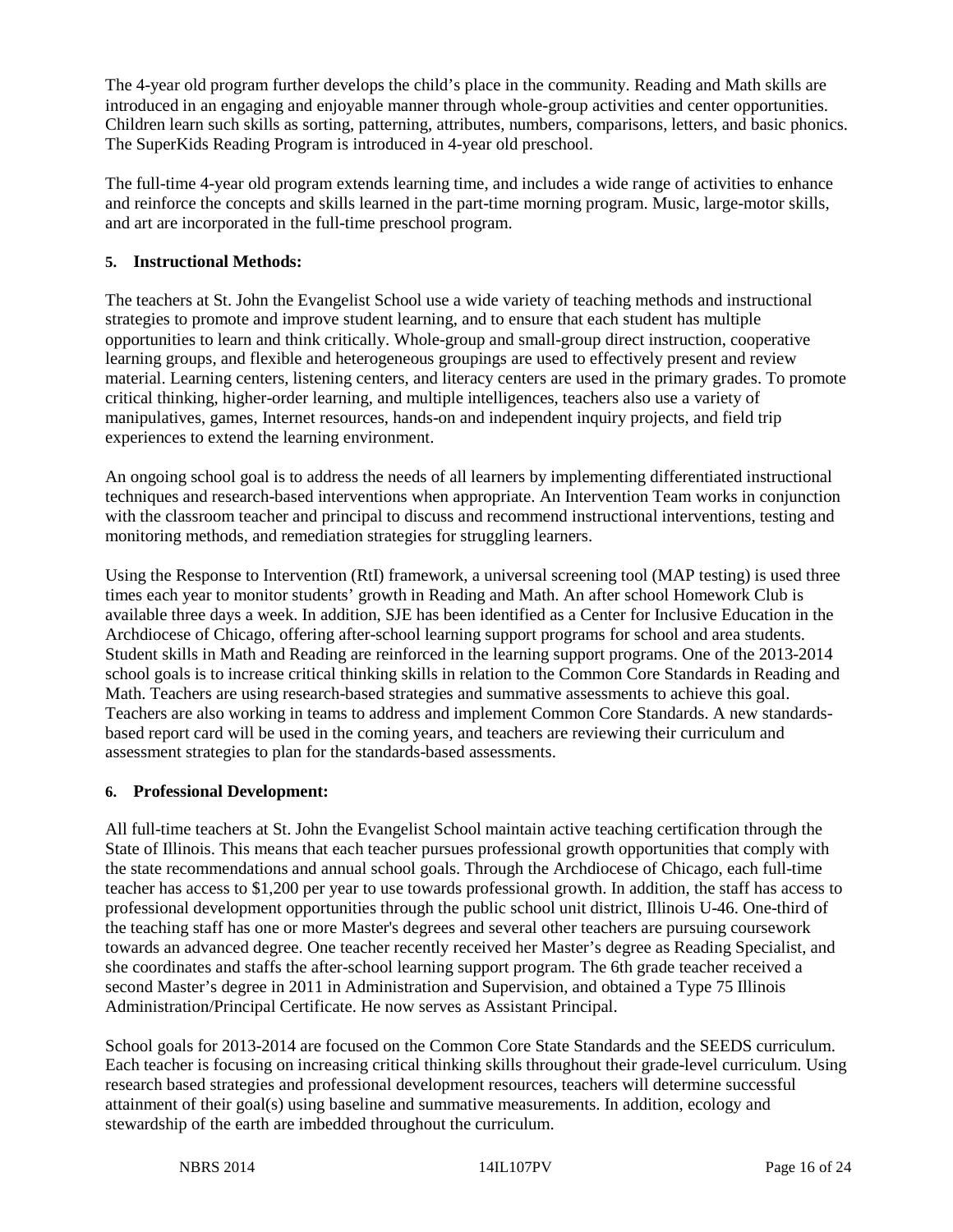At times the entire staff attends a common workshop to implement a new teaching strategy or instructional intervention. Several years ago, the entire teaching staff attended a two-day Project Criss (Creating Independence through Student-Owned Strategies) workshop, which emphasized research-based strategies to increase reading comprehension. Other common workshop topics include differentiated instruction, Response to Intervention, guided reading, literacy centers, Singapore Math, integrating technology into curriculum, science themes, writing programs, and Common Core strategies. Through affiliations with the US Department of Education and other governmental agencies, Constitutional workshops, project-based learning workshops, and related travel expenses have been awarded to the Social Studies teacher.

As Religion catechists, St. John the Evangelist teachers pursue and maintain Catechist Certification through the Archdiocese of Chicago. Several times each year, the staff attends Religion conferences and workshops, as well as religious retreats.

## **7. School Leadership**

Mrs. Mary Ellyn Billmeyer has served as principal of St. John the Evangelist School for the past three years. Mrs. Billmeyer is the faith leader as well as the school administrator. She is a role model for students and teachers. As administrator, she evaluates student behavior, supports and guides the teaching staff, conferences with parents and students, and routinely monitors arrival of the students. As faith leader, she serves as Eucharistic Minister and reader at school Masses, and models and instills respect for fellow staff and students.

Mrs. Billmeyer is an administrative member of the St. John the Evangelist School Board and plays an active part in the Parent Teacher Club. She coordinates school functions with parish functions through weekly parish staff meetings, and she works with the Office of Catholic Schools through monthly leadership meetings and related functions. She also maintains a positive relationship with the public school district, obtaining grants and resource support for at-need students. Mrs. Billmeyer is highly visible in the school and in the classroom. She frequently "walks-through" classrooms during instructional times, and monitors recess and lunch periods on a rotating basis.

Mrs. Billmeyer holds bi-monthly full-staff meetings, and frequent team meetings to keep abreast of day-today happenings, and to allow the staff to provide input and feedback regarding school policy and atmosphere. Several times each year, she formally observes each teacher and provides feedback on teaching content, style, and classroom management. She makes herself available for staff questions and concerns, advises and mentors teachers on a continuing basis, is supportive of parent-teacher relationships, and respects each individual teacher's classroom space.

Mrs. Billmeyer acts as a liaison to the School Board when funding is needed for resources. The 6th grade teacher also serves as assistant principal, supporting Mrs. Billmeyer as needed and acting in her place during her absence.

Over the past three years, Mrs. Billmeyer has developed a marketing plan to increase student enrollment. With the addition of a preschool program and strengthening St. John the Evangelist School from the Superintendent of Catholic Schools as an exemplary example of enrollment turnaround in the Archdiocese of Chicago.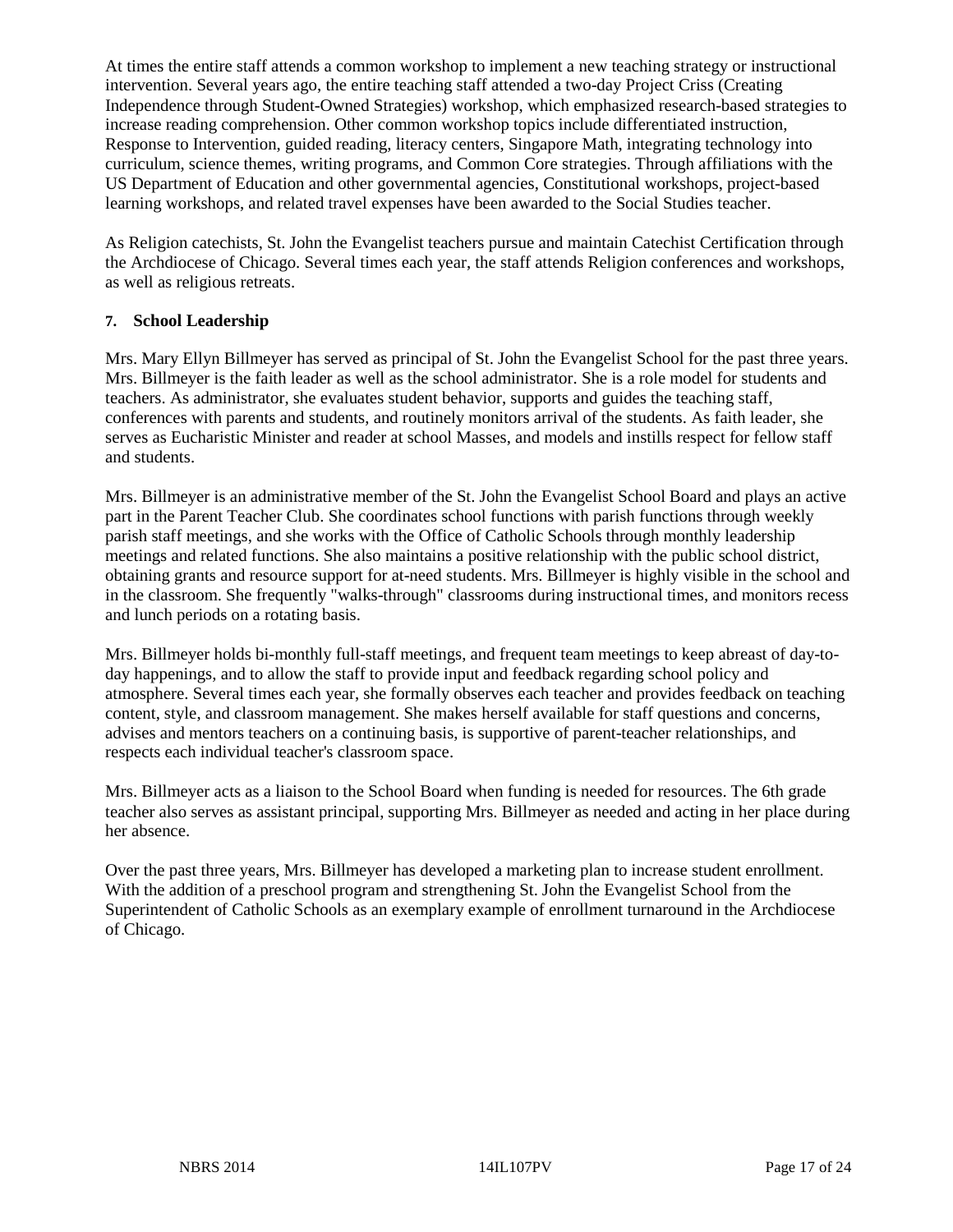# **PART VI - NON-PUBLIC SCHOOL INFORMATION**

*The purpose of this addendum is to obtain additional information from non-public schools as noted below.* 

1. Non-public school association(s): Catholic

Identify the religious or independent associations, if any, to which the school belongs. Select the primary association first.

- 2. Does the school have nonprofit, tax-exempt  $(501(c)(3))$  status? Yes  $\underline{X}$  No
- 3. What are the 2013-2014 tuition rates, by grade? (Do not include room, board, or fees.)

| Grade                   | <b>Amount</b> |
|-------------------------|---------------|
| $\bf K$                 | \$4494        |
| $\,1\,$                 | \$4494        |
| $\overline{2}$          | \$4494        |
| $\overline{\mathbf{3}}$ | \$4494        |
| $\frac{4}{5}$           | \$4494        |
|                         | \$4494        |
| $\boldsymbol{6}$        | \$4494        |
| $\overline{7}$          | \$4494        |
| $\,8\,$                 | \$4494        |
| $\overline{9}$          | \$0           |
| 10                      | \$0           |
| 11                      | \$0           |
| 12                      | \$0           |

#### **2013-2014 Tuition**

| 4.         | What is the educational cost per student?<br>(School budget divided by enrollment)                     |    |
|------------|--------------------------------------------------------------------------------------------------------|----|
| 5.         | What is the average financial aid per student?                                                         |    |
| 6.         | What percentage of the annual budget is devoted to<br>scholarship assistance and/or tuition reduction? | 5% |
| $\gamma$ . | What percentage of the student body receives<br>scholarship assistance, including tuition reduction?   | 6% |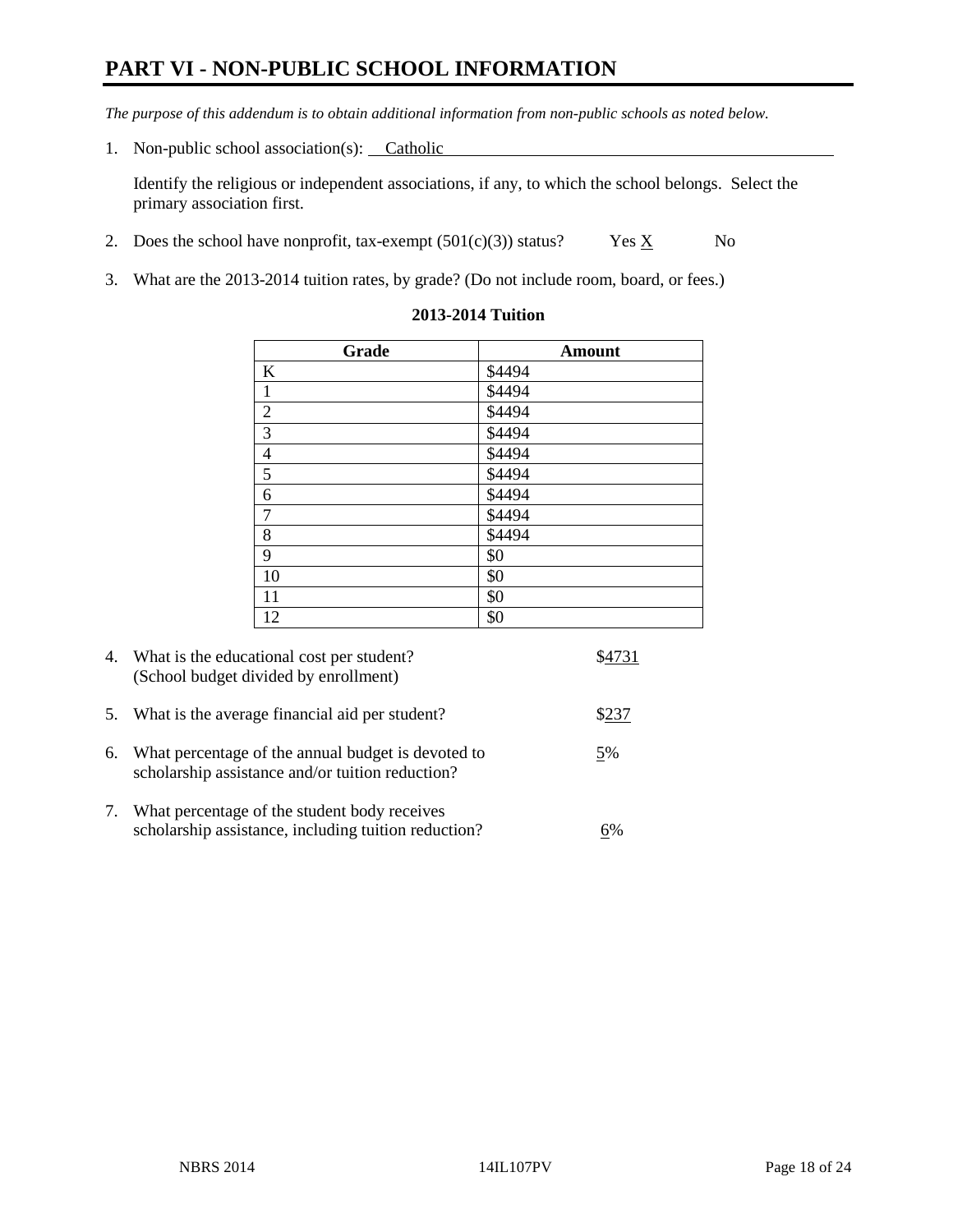| Subject: Math                     | Test: TerraNova, 3rd 2008                             |
|-----------------------------------|-------------------------------------------------------|
| Grade: 3                          | <b>Edition/Publication Year: 2013</b>                 |
| <b>Publisher: CTB McGraw-Hill</b> | <sup>1</sup> Scores are reported here as: Percentiles |

| School Year                      | 2012-2013      | 2011-2012      | 2010-2011      | 2009-2010 | 2008-2009      |
|----------------------------------|----------------|----------------|----------------|-----------|----------------|
| Testing month                    | Mar            | Mar            | Mar            | Mar       | Mar            |
| <b>SCHOOL SCORES</b>             |                |                |                |           |                |
| <b>Average Score</b>             | 78             | 73             | 72             | 69        | 80             |
| Number of students tested        | 28             | 13             | 25             | 25        | 20             |
| Percent of total students tested | 100            | 100            | 100            | 100       | 100            |
| Number of students               | $\overline{0}$ | $\Omega$       | $\overline{0}$ | $\Omega$  | $\theta$       |
| alternatively assessed           |                |                |                |           |                |
| Percent of students              | $\theta$       | $\overline{0}$ | $\overline{0}$ | $\Omega$  | $\overline{0}$ |
| alternatively assessed           |                |                |                |           |                |
| <b>SUBGROUP SCORES</b>           |                |                |                |           |                |
| 1. Other 1                       |                |                |                |           |                |
| <b>Average Score</b>             |                |                |                |           |                |
| Number of students tested        |                |                |                |           |                |
| 2. Other 2                       |                |                |                |           |                |
| <b>Average Score</b>             |                |                |                |           |                |
| Number of students tested        |                |                |                |           |                |
| 3. Other 3                       |                |                |                |           |                |
| <b>Average Score</b>             |                |                |                |           |                |
| Number of students tested        |                |                |                |           |                |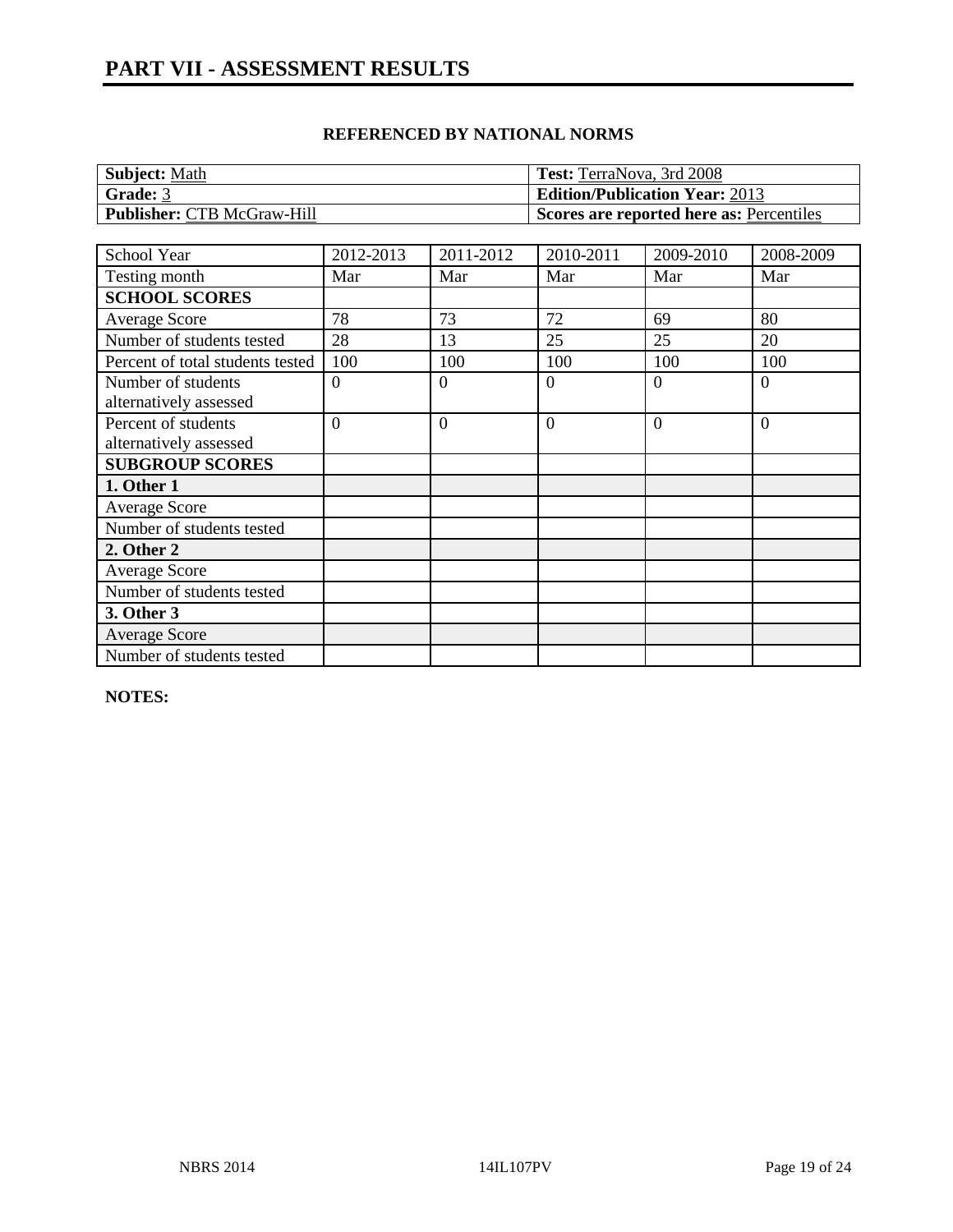| <b>Subject: Math</b>              | <b>Test:</b> TerraNova, 3rd 2008         |
|-----------------------------------|------------------------------------------|
| Grade: 5                          | <b>Edition/Publication Year: 2013</b>    |
| <b>Publisher: CTB McGraw-Hill</b> | Scores are reported here as: Percentiles |

| <b>School Year</b>               | 2012-2013      | 2011-2012      | 2010-2011      | 2009-2010 | 2008-2009      |
|----------------------------------|----------------|----------------|----------------|-----------|----------------|
| Testing month                    | Mar            | Mar            | Mar            | Mar       | Mar            |
| <b>SCHOOL SCORES</b>             |                |                |                |           |                |
| <b>Average Score</b>             | 74             | 78             | 68             | 75        | 72             |
| Number of students tested        | 25             | 19             | 23             | 21        | 26             |
| Percent of total students tested | 100            | 100            | 100            | 100       | 100            |
| Number of students               | $\overline{0}$ | $\overline{0}$ | $\overline{0}$ | $\Omega$  | $\overline{0}$ |
| alternatively assessed           |                |                |                |           |                |
| Percent of students              | $\overline{0}$ | $\overline{0}$ | $\overline{0}$ | $\Omega$  | $\overline{0}$ |
| alternatively assessed           |                |                |                |           |                |
| <b>SUBGROUP SCORES</b>           |                |                |                |           |                |
| 1. Other 1                       |                |                |                |           |                |
| <b>Average Score</b>             |                |                |                |           |                |
| Number of students tested        |                |                |                |           |                |
| 2. Other 2                       |                |                |                |           |                |
| <b>Average Score</b>             |                |                |                |           |                |
| Number of students tested        |                |                |                |           |                |
| 3. Other 3                       |                |                |                |           |                |
| <b>Average Score</b>             |                |                |                |           |                |
| Number of students tested        |                |                |                |           |                |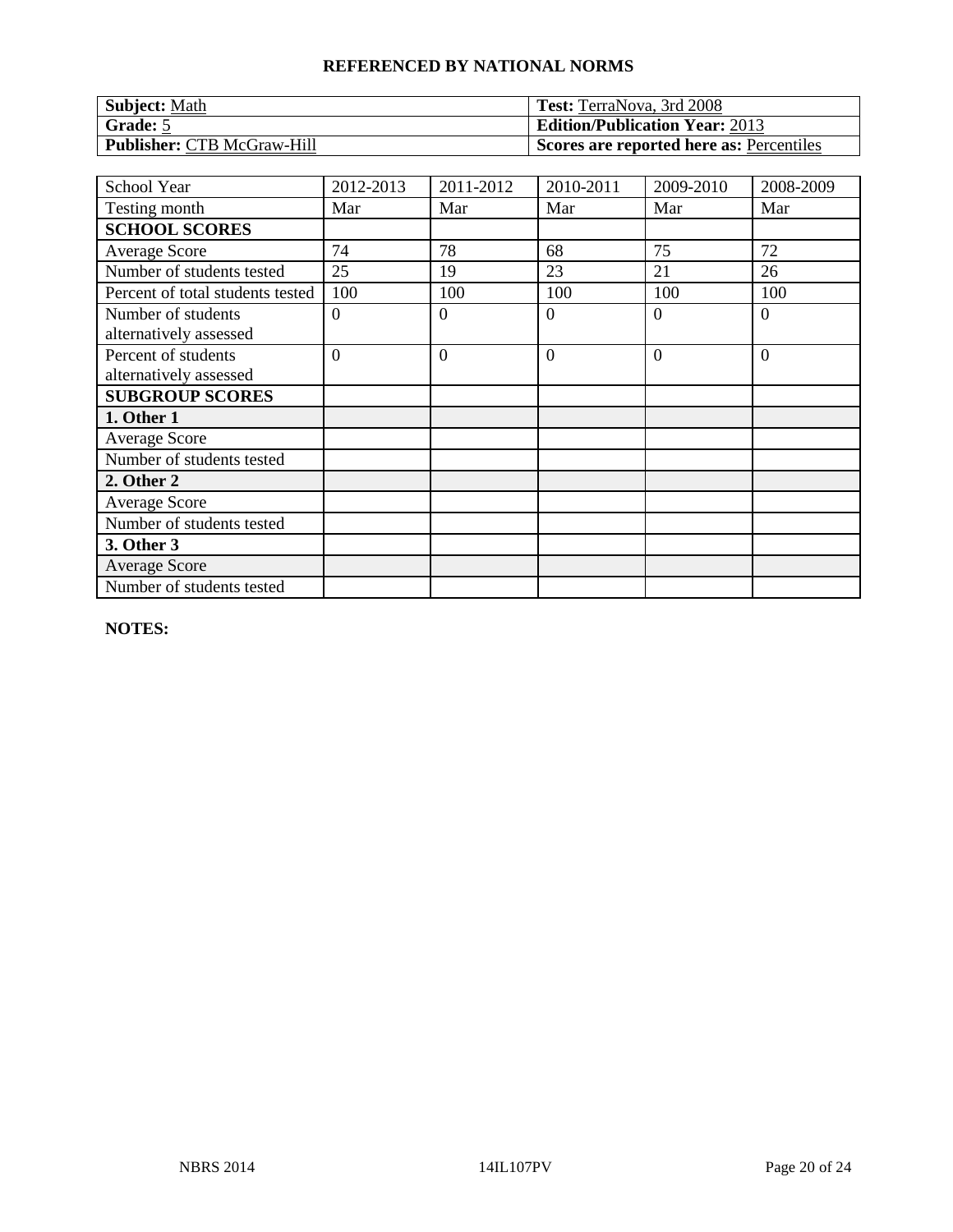| <b>Subject: Math</b>              | <b>Test:</b> TerraNova, 3rd 2008         |
|-----------------------------------|------------------------------------------|
| Grade: 7                          | <b>Edition/Publication Year: 2013</b>    |
| <b>Publisher: CTB McGraw-Hill</b> | Scores are reported here as: Percentiles |

| <b>School Year</b>               | 2012-2013      | 2011-2012      | 2010-2011      | 2009-2010 | 2008-2009      |
|----------------------------------|----------------|----------------|----------------|-----------|----------------|
| Testing month                    | Mar            | Mar            | Mar            | Mar       | Mar            |
| <b>SCHOOL SCORES</b>             |                |                |                |           |                |
| <b>Average Score</b>             | 85             | 85             | 82             | 74        | 71             |
| Number of students tested        | 13             | 19             | 20             | 14        | 20             |
| Percent of total students tested | 100            | 100            | 100            | 100       | 100            |
| Number of students               | $\overline{0}$ | $\overline{0}$ | $\overline{0}$ | $\Omega$  | $\overline{0}$ |
| alternatively assessed           |                |                |                |           |                |
| Percent of students              | $\overline{0}$ | $\overline{0}$ | $\overline{0}$ | $\Omega$  | $\overline{0}$ |
| alternatively assessed           |                |                |                |           |                |
| <b>SUBGROUP SCORES</b>           |                |                |                |           |                |
| 1. Other 1                       |                |                |                |           |                |
| <b>Average Score</b>             |                |                |                |           |                |
| Number of students tested        |                |                |                |           |                |
| 2. Other 2                       |                |                |                |           |                |
| <b>Average Score</b>             |                |                |                |           |                |
| Number of students tested        |                |                |                |           |                |
| 3. Other 3                       |                |                |                |           |                |
| <b>Average Score</b>             |                |                |                |           |                |
| Number of students tested        |                |                |                |           |                |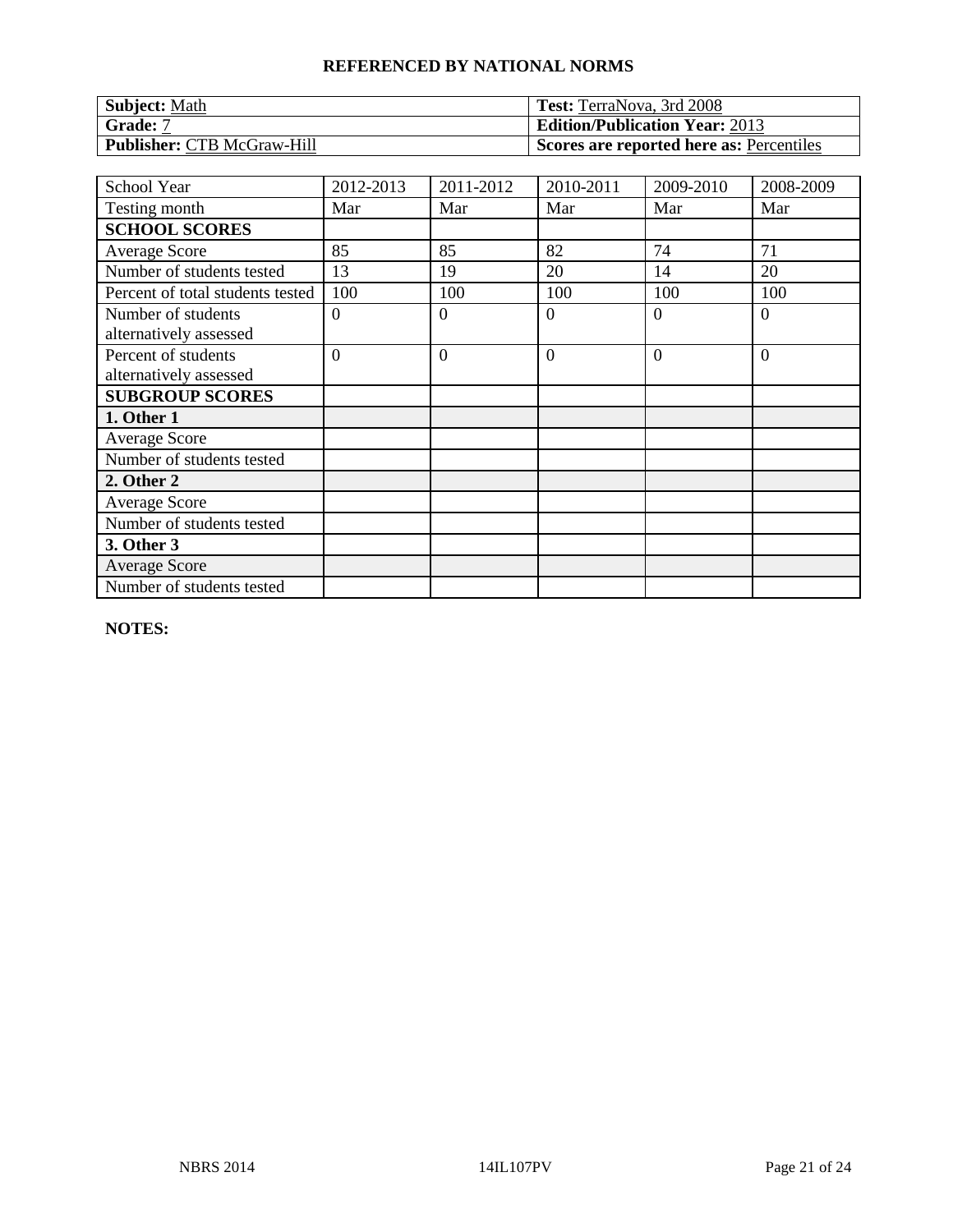| <b>Subject:</b> Reading/ELA       | <b>Test:</b> TerraNova, 3rd 2008         |
|-----------------------------------|------------------------------------------|
| Grade: 3                          | <b>Edition/Publication Year: 2013</b>    |
| <b>Publisher: CTB McGraw-Hill</b> | Scores are reported here as: Percentiles |

| School Year                                   | 2012-2013      | 2011-2012      | 2010-2011      | 2009-2010 | 2008-2009      |
|-----------------------------------------------|----------------|----------------|----------------|-----------|----------------|
| Testing month                                 | Mar            | Mar            | Mar            | Mar       | Mar            |
| <b>SCHOOL SCORES</b>                          |                |                |                |           |                |
| <b>Average Score</b>                          | 71             | 70             | 65             | 69        | 65             |
| Number of students tested                     | 28             | 13             | 25             | 25        | 20             |
| Percent of total students tested              | 100            | 100            | 100            | 100       | 100            |
| Number of students<br>alternatively assessed  | $\Omega$       | $\overline{0}$ | $\overline{0}$ | $\Omega$  | $\overline{0}$ |
| Percent of students<br>alternatively assessed | $\overline{0}$ | $\overline{0}$ | $\overline{0}$ | $\Omega$  | $\overline{0}$ |
| <b>SUBGROUP SCORES</b>                        |                |                |                |           |                |
| 1. Other 1                                    |                |                |                |           |                |
| <b>Average Score</b>                          |                |                |                |           |                |
| Number of students tested                     |                |                |                |           |                |
| 2. Other 2                                    |                |                |                |           |                |
| <b>Average Score</b>                          |                |                |                |           |                |
| Number of students tested                     |                |                |                |           |                |
| 3. Other 3                                    |                |                |                |           |                |
| <b>Average Score</b>                          |                |                |                |           |                |
| Number of students tested                     |                |                |                |           |                |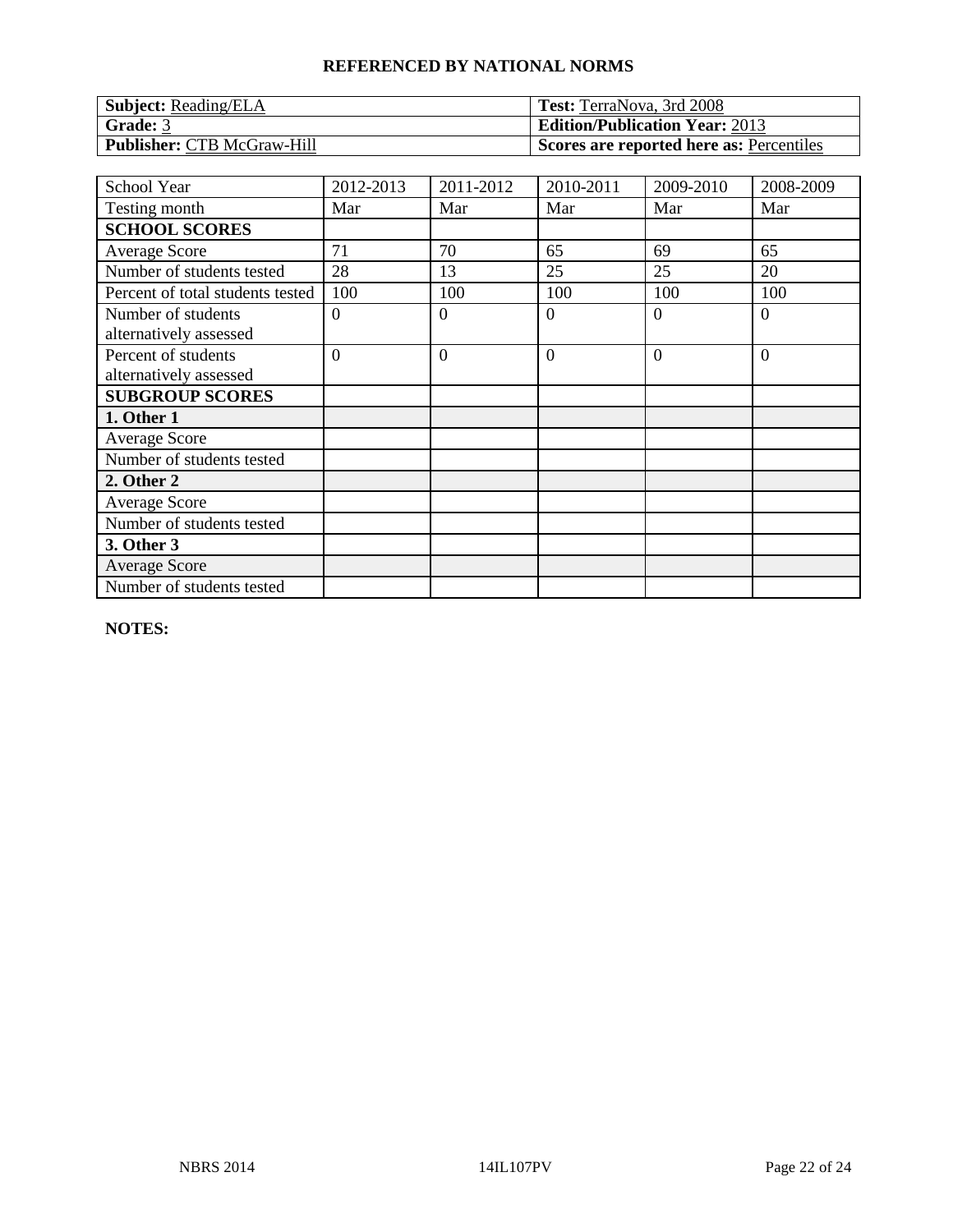| <b>Subject:</b> Reading/ELA       | <b>Test:</b> TerraNova, 3rd 2008         |
|-----------------------------------|------------------------------------------|
| Grade: 5                          | <b>Edition/Publication Year: 2013</b>    |
| <b>Publisher: CTB McGraw-Hill</b> | Scores are reported here as: Percentiles |

| School Year                                   | 2012-2013      | 2011-2012      | 2010-2011      | 2009-2010 | 2008-2009      |
|-----------------------------------------------|----------------|----------------|----------------|-----------|----------------|
| Testing month                                 | Mar            | Mar            | Mar            | Mar       | Mar            |
| <b>SCHOOL SCORES</b>                          |                |                |                |           |                |
| <b>Average Score</b>                          | 69             | 74             | 74             | 70        | 84             |
| Number of students tested                     | 25             | 19             | 23             | 21        | 26             |
| Percent of total students tested              | 100            | 100            | 100            | 100       | 100            |
| Number of students<br>alternatively assessed  | $\theta$       | $\overline{0}$ | $\overline{0}$ | $\Omega$  | $\overline{0}$ |
| Percent of students<br>alternatively assessed | $\overline{0}$ | $\overline{0}$ | $\overline{0}$ | $\Omega$  | $\overline{0}$ |
| <b>SUBGROUP SCORES</b>                        |                |                |                |           |                |
| 1. Other 1                                    |                |                |                |           |                |
| <b>Average Score</b>                          |                |                |                |           |                |
| Number of students tested                     |                |                |                |           |                |
| 2. Other 2                                    |                |                |                |           |                |
| <b>Average Score</b>                          |                |                |                |           |                |
| Number of students tested                     |                |                |                |           |                |
| 3. Other 3                                    |                |                |                |           |                |
| <b>Average Score</b>                          |                |                |                |           |                |
| Number of students tested                     |                |                |                |           |                |